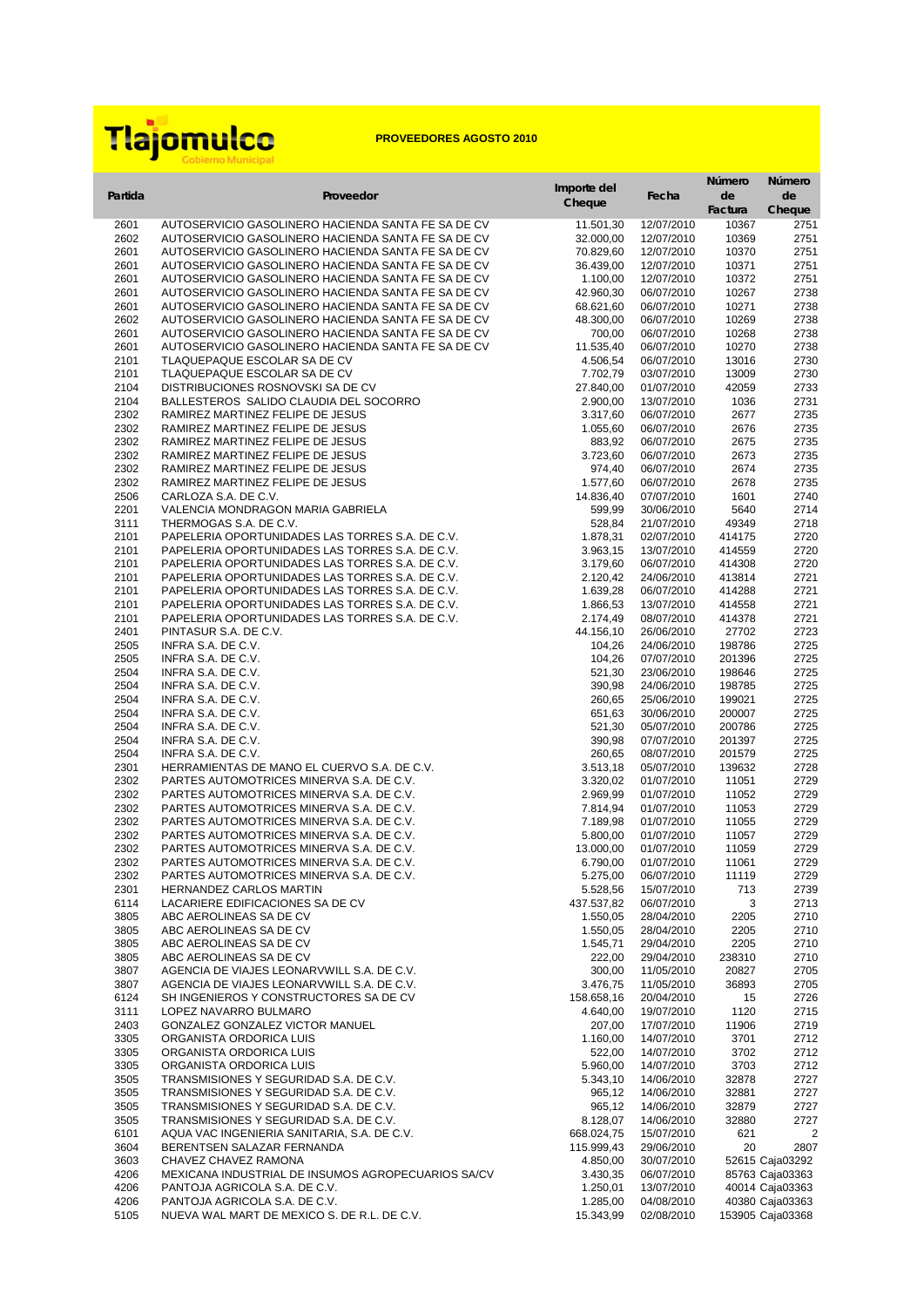| 3207         | FINANCIERA EL BAJIO, S.A. DE C.V.                                                                                | 170.904,16             | 09/01/2010               | 2380 RP159       |              |
|--------------|------------------------------------------------------------------------------------------------------------------|------------------------|--------------------------|------------------|--------------|
| 3604         | VIRGEN PRECIADO LAURA PATRICIA                                                                                   | 5.481,00               | 20/07/2010               | 286              | 2768         |
| 3503<br>2104 | PLASCENCIA GUADALAJARA S.A. DE C.V.<br>COPILASER S.A. DE C.V.                                                    | 14.860,99<br>967,44    | 09/07/2010<br>13/07/2010 | 15836<br>79788   | 2769<br>2770 |
| 2301         | <b>GRUPO FERRETERO ORTIZ SA DE CV</b>                                                                            | 3.351,82               | 07/07/2010               | 34392            | 2772         |
| 2401         | INMOBILIARIA Y URBANIZADORA JALICIENSE SA DE CV                                                                  | 87.264,71              | 09/07/2010               | 1150             | 2773         |
| 6126         | 360 WHOLE SERVICE SA DE CV                                                                                       | 525.000,00             | 31/05/2010               | 501              | 2774         |
| 2601         | COMBUSTIBLES TLAJOMULCO SA DE CV                                                                                 | 73.865,65              | 11/07/2010               | 12516            | 2796         |
| 2101<br>2101 | OFIMEDIA PAPELERIA Y CONSUMIBLES S.A. DE C.V.<br>OFIMEDIA PAPELERIA Y CONSUMIBLES S.A. DE C.V.                   | 2.426,37<br>12.046,23  | 09/07/2010<br>12/07/2010 | 73007<br>73139   | 2797<br>2797 |
| 2101         | OFIMEDIA PAPELERIA Y CONSUMIBLES S.A. DE C.V.                                                                    | 5.963,84               | 12/07/2010               | 73140            | 2797         |
| 2101         | OFIMEDIA PAPELERIA Y CONSUMIBLES S.A. DE C.V.                                                                    | 1.116, 17              | 12/07/2010               | 73141            | 2797         |
| 2101         | OFIMEDIA PAPELERIA Y CONSUMIBLES S.A. DE C.V.                                                                    | 3.253,99               | 12/07/2010               | 73142            | 2797         |
| 2101         | OFIMEDIA PAPELERIA Y CONSUMIBLES S.A. DE C.V.                                                                    | 647,77                 | 12/07/2010               | 73143            | 2797         |
| 2101         | OFIMEDIA PAPELERIA Y CONSUMIBLES S.A. DE C.V.                                                                    | 688,47                 | 12/07/2010               | 73144            | 2797         |
| 2104<br>2102 | OFIMEDIA PAPELERIA Y CONSUMIBLES S.A. DE C.V.<br>BALLESTEROS SALIDO CLAUDIA DEL SOCORRO                          | 3.072,60<br>18.424,53  | 14/07/2010<br>19/07/2010 | 73215<br>1039    | 2797<br>2832 |
| 2201         | ROBLES MIRANDA BENJAMIN                                                                                          | 1.200,00               | 22/07/2010               | 3361             | 2833         |
| 2301         | VELAZQUEZ OBREGON ALVARO                                                                                         | 1.740,55               | 23/07/2010               | 4194             | 2834         |
| 2403         | VELAZQUEZ OBREGON ALVARO                                                                                         | 6.990,16               | 27/07/2010               | 4235             | 2834         |
| 3801         | <b>MARISCAL RUIZ LAURA</b>                                                                                       | 520,00                 | 29/06/2010               | 345              | 2835         |
| 2504<br>2505 | COMERCIALIZADORA MAJTEL SA DE CV<br>COMERCIALIZADORA MAJTEL SA DE CV                                             | 1.471,90<br>1.197, 12  | 20/07/2010<br>22/07/2010 | 9359<br>9363     | 2836<br>2836 |
| 3801         | <b>MARISCAL RUIZ LAURA</b>                                                                                       | 4.395,96               | 22/07/2010               | 395              | 2837         |
| 2203         | HERNANDEZ MARQUEZ JOSE ANTONIO                                                                                   | 8.509,76               | 15/07/2010               | 399              | 2838         |
| 2504         | COMERSA DE OCCIDENTE S.A. DE C.V.                                                                                | 7.167,20               | 22/07/2010               | 13211            | 2842         |
| 2401         | ESTRADA RIVERA MIGUEL ARNOLDO                                                                                    | 15.050,01              | 15/07/2010               | 1517             | 2707         |
| 3506<br>3506 | ECOTECNIA AMBIENTAL S.A. DE C.V.<br>ECOTECNIA AMBIENTAL S.A. DE C.V.                                             | 2.507,05<br>1.516,27   | 01/07/2010<br>01/07/2010 | 86765<br>86766   | 2724<br>2724 |
| 2104         | COPILASER S.A. DE C.V.                                                                                           | 598,56                 | 09/07/2010               | 79743            | 2737         |
| 2104         | COPILASER S.A. DE C.V.                                                                                           | 1.148,40               | 09/07/2010               | 79742            | 2737         |
| 2305         | PLASCENCIA VALDEZ GERMAN                                                                                         | 2.836,20               | 18/07/2010               | 2274             | 2750         |
| 2305         | PLASCENCIA VALDEZ GERMAN                                                                                         | 3.195,80               | 18/07/2010               | 2273             | 2750         |
| 2402<br>3111 | CASA SORIANO SA DE CV<br>CARLOZA S.A. DE C.V.                                                                    | 139,20<br>1.682,00     | 30/06/2010<br>07/07/2010 | 9004<br>1602     | 2752<br>2752 |
| 2303         | AUTOGENA DE JALISCO HNOS. SA DE CV                                                                               | 325,44                 | 08/07/2010               | 240976           | 2752         |
| 2403         | VELAZQUEZ OBREGON ALVARO                                                                                         | 718,04                 | 08/07/2010               | 33969            | 2752         |
| 2102         | LOMELI JAUREGUI MARIA GABRIELA                                                                                   | 210,96                 | 12/07/2010               | 304              | 2752         |
| 2101         | PAPELERIA OPORTUNIDADES LAS TORRES S.A. DE C.V.                                                                  | 719,47                 | 23/07/2010               | 414976           | 2752         |
| 2302<br>2302 | PARTES AUTOMOTRICES MINERVA S.A. DE C.V.                                                                         | 7.220,00<br>9.880,00   | 01/07/2010               | 11063<br>11056   | 2765<br>2765 |
| 2303         | PARTES AUTOMOTRICES MINERVA S.A. DE C.V.<br>PARTES AUTOMOTRICES MINERVA S.A. DE C.V.                             | 2.860,00               | 01/07/2010<br>01/07/2010 | 11060            | 2765         |
| 2302         | PARTES AUTOMOTRICES MINERVA S.A. DE C.V.                                                                         | 8.705,00               | 01/07/2010               | 11060            | 2765         |
| 2302         | RAMIREZ PARTIDA LETICIA                                                                                          | 740,95                 | 16/07/2010               | 8162             | 2766         |
| 2302         | RAMIREZ PARTIDA LETICIA                                                                                          | 300,00                 | 16/07/2010               | 8163             | 2766         |
| 2302<br>2303 | RAMIREZ PARTIDA LETICIA<br>RAMIREZ PARTIDA LETICIA                                                               | 978,00<br>117,00       | 25/06/2010               | 8147<br>8148     | 2766<br>2766 |
| 2302         | RAMIREZ PARTIDA LETICIA                                                                                          | 168,01                 | 25/06/2010<br>25/06/2010 | 8148             | 2766         |
| 3604         | BARAJAS RAMIREZ VERONICA FRANCISCA                                                                               | 29.000,00              | 20/07/2010               | 291              | 2767         |
| 2505         | ACCESORIOS PARA LABORATORIOS, S.A. DE C.V.                                                                       | 27.172,47              | 20/07/2010               | 198355           | 2734         |
| 3805         | RESTAURANT RISCAL S.A. DE C.V.                                                                                   | 1.180,00               | 22/06/2010               | 39237            | 2776         |
| 3805<br>3805 | DOLCETO, S.A. DE C.V.<br>RESTAURANT HACIENDA DEL BOSQUE S.A DE C.V                                               | 3.290,00<br>1.701,00   | 20/06/2010<br>28/07/2010 | 3612<br>6719     | 2776<br>2776 |
| 5501         | BALLESTEROS SALIDO CLAUDIA DEL SOCORRO                                                                           | 58.537,08              | 09/07/2010               | 1033             | 2830         |
| 2303         | BALLESTEROS SALIDO CLAUDIA DEL SOCORRO                                                                           | 3.183,04               | 09/07/2010               | 1032             | 2831         |
| 3201         | SOLANO MAGAÑA JOSE MANUEL                                                                                        | 13.800,14              | 25/07/2010               | 12               | 2839         |
| 2101         | PAPELERIA OPORTUNIDADES LAS TORRES S.A. DE C.V.                                                                  | 1.265,87               | 16/06/2010               | 414709           | 2840         |
| 2101<br>2101 | PAPELERIA OPORTUNIDADES LAS TORRES S.A. DE C.V.<br>PAPELERIA OPORTUNIDADES LAS TORRES S.A. DE C.V.               | 1.198,25<br>818,11     | 16/06/2010<br>16/06/2010 | 414707<br>414711 | 2840<br>2840 |
| 2101         | PAPELERIA OPORTUNIDADES LAS TORRES S.A. DE C.V.                                                                  | 10.041,64              | 15/07/2010               | 414635           | 2840         |
| 2101         | PAPELERIA OPORTUNIDADES LAS TORRES S.A. DE C.V.                                                                  | 4.517,32               | 16/07/2010               | 414716           | 2840         |
| 6101         | PERBYCSA S.A. DE C.V.                                                                                            | 364.119,88             | 30/06/2010               | 79               | 2879         |
| 2102         | CORTE FERNANDEZ ALFONSO ARTURO                                                                                   | 1.496,40               | 19/07/2010               | 2748             | 2880         |
| 5101<br>2401 | GRUPO INDUSTRIAL JOME S.A. DE C.V.<br>GRUPO FERRETERIA CALZADA S.A. DE C.V.                                      | 2.470,80<br>4.730,25   | 19/07/2010<br>18/06/2010 | 10108<br>3561    | 2881<br>2882 |
| 2101         | PAPELERIA OPORTUNIDADES LAS TORRES S.A. DE C.V.                                                                  | 2.298,32               | 16/07/2010               | 414708           | 2841         |
| 2702         | CALZADO DEL TRABAJO S.A. DE C.V.                                                                                 | 1.380,40               | 21/07/2010               | 13110            | 2843         |
| 2401         | PROVEEDOR DE INSUMOS PARA LA CONSTRUCCION S.A. DE C.V.                                                           | 7.976,39               | 03/08/2010               | 44269            | 2845         |
| 2401         | PROVEEDOR DE INSUMOS PARA LA CONSTRUCCION S.A. DE C.V.                                                           | 46.963,53              | 13/07/2010               | 44034            | 2851         |
| 2401<br>2401 | PROVEEDOR DE INSUMOS PARA LA CONSTRUCCION S.A. DE C.V.<br>PROVEEDOR DE INSUMOS PARA LA CONSTRUCCION S.A. DE C.V. | 37.858,69<br>30.400,35 | 13/07/2010<br>13/07/2010 | 44033<br>44031   | 2851<br>2851 |
| 2401         | PROVEEDOR DE INSUMOS PARA LA CONSTRUCCION S.A. DE C.V.                                                           | 20.532,23              | 15/07/2010               | 44070            | 2851         |
| 2401         | PROVEEDOR DE INSUMOS PARA LA CONSTRUCCION S.A. DE C.V.                                                           | 13.920,00              | 16/07/2010               | 44084            | 2851         |
| 3801         | MANZO GARCIA EVELIA                                                                                              | 5.280,00               | 22/07/2010               | 829              | 2878         |
| 2402         | JIMENEZ GRADILLA LAUREANO                                                                                        | 3.020,64               | 20/07/2010               | 10114            | 2883         |
| 2102         | POLIREFACCIONES DE OCCIDENTE S.A. DE C.V.                                                                        | 1.716,80               | 19/07/2010               | 3439             | 2884         |
| 2303<br>2303 | POLIREFACCIONES DE OCCIDENTE S.A. DE C.V.<br>POLIREFACCIONES DE OCCIDENTE S.A. DE C.V.                           | 1.392,00<br>1.507,88   | 19/07/2010<br>21/07/2010 | 3438<br>3444     | 2884<br>2884 |
| 2201         | DIPROVIC S.A. DE C.V.                                                                                            | 1.459,20               | 12/07/2010               | 534              | 2885         |
| 2104         | COPILASER S.A. DE C.V.                                                                                           | 4.483,40               | 20/06/2010               | 79847            | 2887         |
| 2104         | COPILASER S.A. DE C.V.                                                                                           | 3.619,20               | 20/06/2010               | 79862            | 2887         |
| 2104         | COPILASER S.A. DE C.V.                                                                                           | 7.494,76               | 22/07/2010               | 79885            | 2887         |
| 2104<br>3602 | COPILASER S.A. DE C.V.<br>PAGINA TRES S.A. DE C.V.                                                               | 4.414,38<br>39.278,34  | 21/07/2010<br>28/07/2010 | 79876<br>25827   | 2887<br>2876 |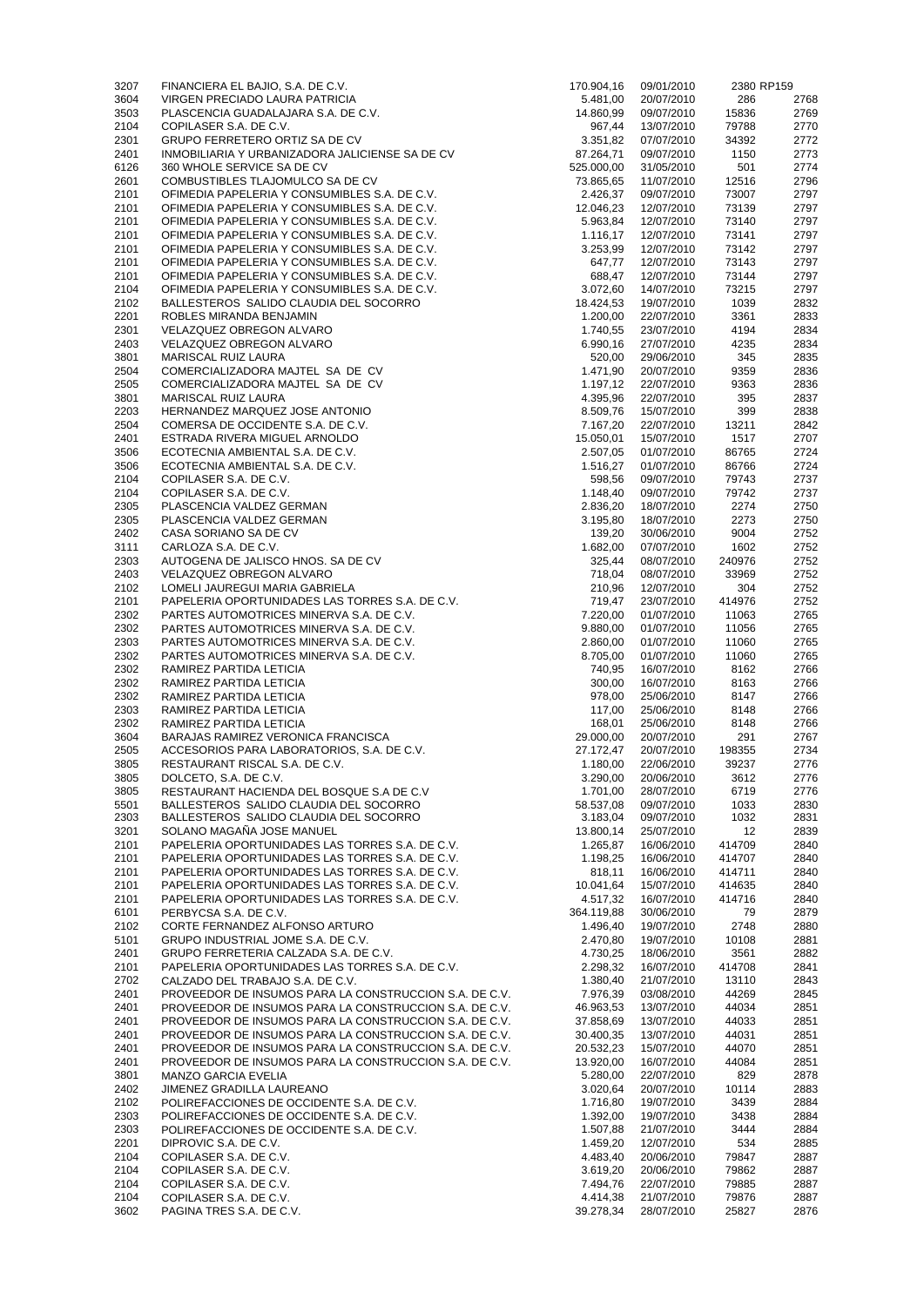| 3602         | PAGINA TRES S.A. DE C.V.                                                                       | 8.937,36           | 28/07/2010               | 25826          | 2876         |
|--------------|------------------------------------------------------------------------------------------------|--------------------|--------------------------|----------------|--------------|
| 3505         | ELIZALDE MARTINEZ PEDRO                                                                        | 533,60             | 12/07/2010               | 1126           | 2892         |
| 2403         | FERRETERIA MODELO MEXICO, S.A. DE C.V.                                                         | 2.779,33           | 30/06/2010               | 814748         | 2888         |
| 2302         | PARTES AUTOMOTRICES MINERVA S.A. DE C.V.                                                       | 7.105,00           | 01/07/2010               | 11058          | 2816         |
| 1405         | ALICON MEXICO COMPAÑÍA DE SEGUROS DE VIDA S.A. DE C.V.                                         | 127.053,96         | 29/06/2010               | 2192           | 2817         |
| 1405         | ALICON MEXICO COMPAÑÍA DE SEGUROS DE VIDA S.A. DE C.V.                                         | 55.609,78          | 09/07/2010               | 2234           | 2817         |
| 2104         | COPILASER S.A. DE C.V.                                                                         | 2.565,92           | 17/07/2010               | 79837          | 2818         |
| 2104         | COPILASER S.A. DE C.V.                                                                         | 5.317,44           | 20/07/2010               | 79849          | 2818         |
| 2104         | COPILASER S.A. DE C.V.                                                                         | 786,48             | 20/07/2010               | 79848          | 2818         |
| 2104         | COPILASER S.A. DE C.V.                                                                         | 3.013,68           | 20/07/2010               | 79850          | 2818         |
| 3111         | PERBYCSA S.A. DE C.V.                                                                          | 16.240,00          | 08/06/2010               | 74             | 2819         |
| 2403         | VELAZQUEZ OBREGON ALVARO                                                                       | 1.759,61           | 28/06/2010               | 4031           | 2820         |
|              |                                                                                                | 2.031,98           |                          |                |              |
| 2301         | VELAZQUEZ OBREGON ALVARO                                                                       |                    | 14/07/2010               | 4157           | 2820         |
| 2301         | VELAZQUEZ OBREGON ALVARO                                                                       | 1.606,69           | 14/07/2010               | 4158           | 2820         |
| 2301         | VELAZQUEZ OBREGON ALVARO                                                                       | 870,00             | 20/07/2010               | 4191           | 2821         |
| 2301         | VELAZQUEZ OBREGON ALVARO                                                                       | 591,08             | 20/07/2010               | 4190           | 2821         |
| 2503         | VELAZQUEZ OBREGON ALVARO                                                                       | 15.777,39          | 20/07/2010               | 4192           | 2821         |
| 2301         | VELAZQUEZ OBREGON ALVARO                                                                       | 1.793,85           | 15/07/2010               | 4187           | 2821         |
| 2402         | VELAZQUEZ OBREGON ALVARO                                                                       | 3.241,62           | 13/07/2010               | 4146           | 2821         |
| 2403         | FERRETERIA MODELO MEXICO, S.A. DE C.V.                                                         | 9.264,45           | 20/07/2010               | 818457         | 2822         |
| 2402         | CORPORATIVO ELECTRICO TAPATIO S.A. DE C.V.                                                     | 56.877,12          | 21/07/2010               | 46401          | 2823         |
| 2505         | FARYMAT S.A. DE C.V.                                                                           | 2.115,84           | 21/07/2010               | 111            | 2824         |
| 2504         | FARYMAT S.A. DE C.V.                                                                           | 5.104,10           | 21/07/2010               | 112            | 2824         |
| 2502         | PRODUCTOS QUIMICOS ZAQUE S.A. DE C.V.                                                          | 48.024,00          | 11/06/2010               | 15567          | 2799         |
| 2205         | NUEVA WAL MART DE MEXICO S. DE R.L. DE C.V.                                                    | 305,00             | 26/06/2010               | 3685           | 2761         |
| 2205         | NUEVA WAL MART DE MEXICO S. DE R.L. DE C.V.                                                    | 245,00             | 06/07/2010               | 48137          | 2761         |
| 2205         | COSTCO DE MEXICO S.A. DE C.V.                                                                  | 269,00             | 02/07/2010               | 228199         | 2761         |
| 2205         | SANABRIA RAMIREZ CARLOS ROBERTO                                                                | 4.290,00           | 18/06/2010               | 12             | 2761         |
| 2205         | SANABRIA RAMIREZ CARLOS ROBERTO                                                                | 717,01             | 21/06/2010               | 16             | 2761         |
| 2505         | ELECTROMEDICINA AVANZADA S.A. DE C.V.                                                          | 116,00             | 07/06/2010               | 1268           | 2753         |
| 2506         | CARVAJAL SALCEDO JOSE LUIS                                                                     | 1.053,52           | 25/06/2010               | 13358          | 2753         |
| 2505         | IMPLEMENTOS MEDICOS DE OCCIDENTE S.A. DE C.V.                                                  | 522,00             | 29/06/2010               | 91134          | 2753         |
| 2501         | VIVEROS RANCHO CALDERO S. DE R. L DE C. V                                                      | 88.250,00          | 14/07/2010               | 15694          | 2856         |
| 3801         | <b>MARISCAL RUIZ LAURA</b>                                                                     | 4.309,46           | 24/07/2010               | 396            | 2855         |
|              |                                                                                                |                    |                          |                |              |
| 2506         | COMERCIALIZADORA E INGENIERIA HOSPITALARIA SA DE CV                                            | 19.278,21          | 29/07/2010               | 17             | 2850         |
| 2201         | ROMERO HERNANDEZ CARLOS HUMBERTO                                                               | 20.884,64          | 30/07/2010               | 7709           | 2849         |
| 3505         | GUTIERREZ TACALO OSCAR OMAR                                                                    |                    | 2.726,00 12/07/2010      | 53             | 2848         |
| 3505         | GUTIERREZ TACALO OSCAR OMAR                                                                    | 1.577,60           | 12/07/2010               | 47             | 2848         |
| 3505         | GUTIERREZ TACALO OSCAR OMAR                                                                    | 1.450,00           | 12/07/2010               | 51             | 2848         |
| 3505         | GUTIERREZ TACALO OSCAR OMAR                                                                    | 2.088,00           | 12/07/2010               | 50             | 2848         |
| 3505         | GUTIERREZ TACALO OSCAR OMAR                                                                    | 986,00             | 12/07/2010               | 58             | 2848         |
| 6108         | PROVEEDOR DE INSUMOS PARA LA CONSTRUCCION S.A. DE C.V.                                         | 9.924,96           | 02/08/2010               | 44254          | 2846         |
| 6108         | PROVEEDOR DE INSUMOS PARA LA CONSTRUCCION S.A. DE C.V.                                         | 33.211,73          | 02/08/2010               | 44259          | 2846         |
| 3301         | EUZEN CONSULTORES S.C                                                                          | 127.065,82         | 02/08/2010               | 58             | 2844         |
| 3407         | SEGUROS BANORTE GENERALI SA. DE C.V.                                                           | 22.735,45          | 06/08/2010               | 3909103        | 2828         |
| 3407         | SEGUROS BANORTE GENERALI SA. DE C.V.                                                           | 78.941,22          | 06/08/2010               | 3909106        | 2828         |
| 3407         | SEGUROS BANORTE GENERALI SA. DE C.V.                                                           | 39.439,81          | 06/08/2010               | 3909107        | 2828         |
| 3407         | SEGUROS BANORTE GENERALI SA. DE C.V.                                                           | 11.004,31          | 06/08/2010               | 3909108        | 2828         |
| 3407         | SEGUROS BANORTE GENERALI SA. DE C.V.                                                           | 1.431,39           | 06/08/2010               | 3909940        | 2828         |
| 3407         | SEGUROS BANORTE GENERALI SA. DE C.V.                                                           | 2.143,03           | 08/07/2010               | 3894072        | 2828         |
| 3407         | SEGUROS BANORTE GENERALI SA. DE C.V.                                                           | 6.326,93           | 09/07/2010               | 3894078        | 2828         |
| 3407         | SEGUROS BANORTE GENERALI SA. DE C.V.                                                           | 2.879,39           | 28/07/2010               | 3894079        | 2828         |
| 3407         | SEGUROS BANORTE GENERALI SA. DE C.V.                                                           | 1.972,02           | 28/07/2010               | 3894076        | 2828         |
| 2401         | PROVEEDOR DE INSUMOS PARA LA CONSTRUCCION S.A. DE C.V.                                         | 34.903,70          | 15/07/2010               | 44069          | 2941         |
| 2401         | PROVEEDOR DE INSUMOS PARA LA CONSTRUCCION S.A. DE C.V.                                         | 35.743,31          | 16/07/2010               | 44083          | 2941         |
|              |                                                                                                |                    |                          |                |              |
| 2401         | PROVEEDOR DE INSUMOS PARA LA CONSTRUCCION S.A. DE C.V.                                         | 38.731,01          | 21/07/2010               | 44130          | 2941         |
| 2401         | PROVEEDOR DE INSUMOS PARA LA CONSTRUCCION S.A. DE C.V.                                         | 43.267,07          | 23/07/2010               | 44169          | 2941         |
| 2401         | PROVEEDOR DE INSUMOS PARA LA CONSTRUCCION S.A. DE C.V.                                         | 46.189,34          | 21/07/2010               | 44135          | 2941         |
| 2302         | RAMIREZ MARTINEZ FELIPE DE JESUS                                                               | 3.317,60           | 21/07/2010               | 2681           | 2940         |
| 2302         | RAMIREZ MARTINEZ FELIPE DE JESUS                                                               | 3.988,00           | 21/07/2010               | 2684           | 2940         |
| 2302         | RAMIREZ MARTINEZ FELIPE DE JESUS                                                               | 2.884,92           | 21/07/2010               | 2685           | 2940         |
| 3604         | UNIVERSIDAD AUTONOMA DE GUADALAJARA A.C.                                                       | 5.220,00           | 30/07/2010               | 119654         | 2922         |
| 3111         | THERMOGAS S.A. DE C.V.                                                                         | 534,00             | 27/07/2010               | 548370         | 2921         |
| 6113         | <b>GONZALEZ TORRES SALVADOR</b>                                                                | 148.088,48         | 02/08/2010               | 1107           | 2920         |
| 2402         | ASCANIO ROMERO GONZALO                                                                         | 2.818,80           | 15/07/2010               | 19             | 2894         |
| 2504         | IMPLEMENTOS MEDICOS DE OCCIDENTE S.A. DE C.V.                                                  | 6.968,00           | 19/07/2010               | 91792          | 2877         |
| 2505         | IMPLEMENTOS MEDICOS DE OCCIDENTE S.A. DE C.V.                                                  | 18.568,12          | 22/07/2010               | 91939          | 2877         |
| 2505         | IMPLEMENTOS MEDICOS DE OCCIDENTE S.A. DE C.V.                                                  | 1.305,00           | 14/07/2010               | 91632          | 2877         |
| 3603         | PAGINA TRES S.A. DE C.V.                                                                       | 59.582,38          | 28/07/2010               | 25828          | 2875         |
| 2302         | RAMIREZ PARTIDA LETICIA                                                                        | 1.739,83           | 20/07/2010               | 8166           | 2874         |
| 2505         | ZAÑUDO BOJORQUEZ BEATRIZ IMELDA                                                                | 11.680,38          | 28/07/2010               | 4021           | 2873         |
| 5401         | <b>JUAREZ AYALA JOSE</b>                                                                       | 52.495,24          | 07/07/2010               | 560            | 2870         |
| 5105         | LABORATORIOS JULIO S.A. DE C.V.                                                                | 4.892,00           | 08/07/2010               | 509367         | 2869         |
| 4205         | <b>MARISCAL RUIZ LAURA</b>                                                                     | 2.200,00           | 22/07/2010               | 388            | 2864         |
| 3503         | MARQUEZ GONZALEZ SOCORRO                                                                       | 10.931,84          | 21/07/2010               | 1513           | 2863         |
| 3503         | MARQUEZ GONZALEZ SOCORRO                                                                       | 4.872,00           | 21/07/2010               | 1512           | 2863         |
| 2702         | POLIREFACCIONES DE OCCIDENTE S.A. DE C.V.                                                      | 3.514,80           | 22/07/2010               | 3451           | 2862         |
| 2104         | CRECE COMPUTACION S.A DE C.V.                                                                  | 4.480,56           | 23/07/2010               | 72093          | 2861         |
| 2101         | OFIMEDIA PAPELERIA Y CONSUMIBLES S.A. DE C.V.                                                  | 939,13             | 22/07/2010               | 73618          | 2857         |
| 2101         | OFIMEDIA PAPELERIA Y CONSUMIBLES S.A. DE C.V.                                                  | 623,94             | 19/07/2010               | 73425          | 2857         |
| 2101         | OFIMEDIA PAPELERIA Y CONSUMIBLES S.A. DE C.V.                                                  | 830,56             | 15/07/2010               | 73268          | 2857         |
| 2101         |                                                                                                |                    |                          |                | 2857         |
|              |                                                                                                |                    |                          |                |              |
|              | OFIMEDIA PAPELERIA Y CONSUMIBLES S.A. DE C.V.                                                  | 357,73             | 19/07/2010               | 73421          |              |
| 2101<br>2101 | OFIMEDIA PAPELERIA Y CONSUMIBLES S.A. DE C.V.<br>OFIMEDIA PAPELERIA Y CONSUMIBLES S.A. DE C.V. | 891,71<br>1.093,46 | 19/07/2010<br>23/07/2010 | 73419<br>73668 | 2857<br>2857 |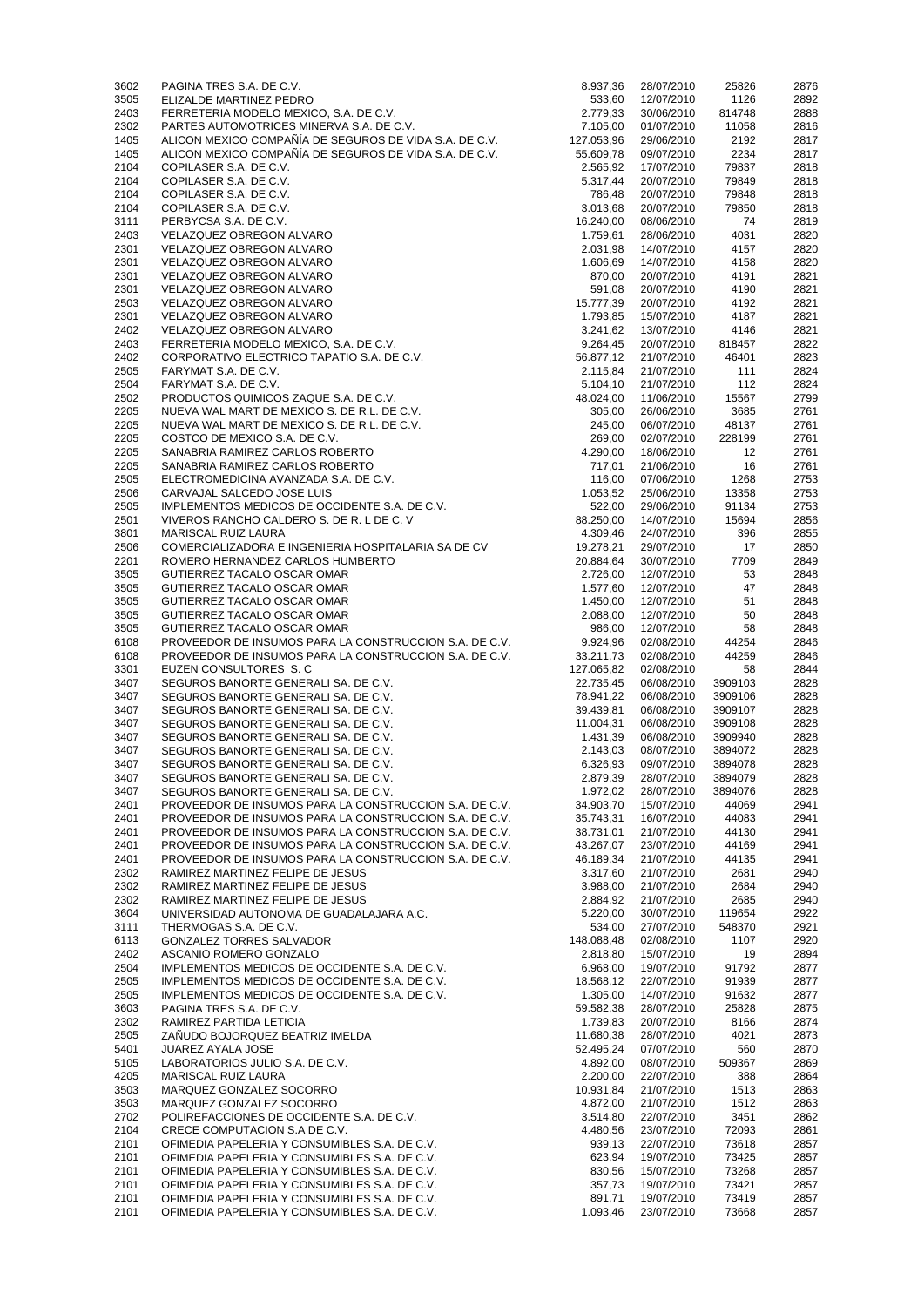| 2301         | VELAZQUEZ OBREGON ALVARO                                                                                         | 25.705,00             | 27/07/2010               | 4240           | 2947         |
|--------------|------------------------------------------------------------------------------------------------------------------|-----------------------|--------------------------|----------------|--------------|
| 3505         | ELIZALDE MARTINEZ PEDRO                                                                                          | 2.262,00              | 14/07/2010               | 1139           | 2948         |
| 3505         | ELIZALDE MARTINEZ PEDRO                                                                                          | 1.682,00              | 14/07/2010               | 1137           | 2948         |
| 2702         | DIPROVIC S.A. DE C.V.                                                                                            | 1.378,08              | 13/07/2010               | 569            | 2949         |
| 2201         | DIPROVIC S.A. DE C.V.                                                                                            | 914,33                | 21/07/2010               | 738            | 2949         |
| 2102<br>2102 | DIPROVIC S.A. DE C.V.<br>DIPROVIC S.A. DE C.V.                                                                   | 4.965,73<br>1.329,36  | 21/07/2010<br>21/07/2010 | 739<br>740     | 2949<br>2949 |
| 2505         | ELECTROMEDICINA AVANZADA S.A. DE C.V.                                                                            | 2.201,91              | 30/07/2010               | 1425           | 2946         |
| 2601         | AUTOSERVICIO GASOLINERO HACIENDA SANTA FE SA DE CV                                                               | 500,00                | 22/07/2010               | 10514          | 2969         |
| 2602         | AUTOSERVICIO GASOLINERO HACIENDA SANTA FE SA DE CV                                                               | 54.102,00             | 27/07/2010               | 10574          | 2969         |
| 2601         | AUTOSERVICIO GASOLINERO HACIENDA SANTA FE SA DE CV                                                               | 31.992,20             | 27/07/2010               | 10575          | 2969         |
| 2601         | AUTOSERVICIO GASOLINERO HACIENDA SANTA FE SA DE CV                                                               | 11646                 | 22/07/2010               | 10510          | 2969         |
| 2601         | AUTOSERVICIO GASOLINERO HACIENDA SANTA FE SA DE CV                                                               | 90.203,59             | 28/07/2010               | 10586          | 2966         |
| 2601         | AUTOSERVICIO GASOLINERO HACIENDA SANTA FE SA DE CV                                                               | 13.855,80             | 28/07/2010               | 10588          | 2966         |
| 2601         | AUTOSERVICIO GASOLINERO HACIENDA SANTA FE SA DE CV                                                               | 75.051,10             | 28/07/2010               | 10590          | 2966         |
| 2601         | AUTOSERVICIO GASOLINERO HACIENDA SANTA FE SA DE CV                                                               | 900,00                | 28/07/2010               | 10589          | 2966         |
| 3505         | TORQUE MOTORS S.A. DE C.V.                                                                                       | 667,00                | 13/07/2010               | 5514           | 2945         |
| 2302<br>2302 | PARTES AUTOMOTRICES MINERVA S.A. DE C.V.<br>PARTES AUTOMOTRICES MINERVA S.A. DE C.V.                             | 9.421,50<br>7.280,00  | 22/07/2010<br>22/07/2010 | 11743<br>11736 | 2944<br>2944 |
| 2302         | PARTES AUTOMOTRICES MINERVA S.A. DE C.V.                                                                         | 11.885,00             | 22/07/2010               | 11739          | 2944         |
| 2302         | PARTES AUTOMOTRICES MINERVA S.A. DE C.V.                                                                         | 9.355,00              | 22/07/2010               | 11741          | 2944         |
| 2505         | ALARCON JIMENEZ FRANCISCO JAVIER                                                                                 | 11.548,26             | 23/07/2010               | 527            | 2943         |
| 2504         | ALARCON JIMENEZ FRANCISCO JAVIER                                                                                 | 22.554,05             | 23/07/2010               | 526            | 2943         |
| 2702         | POLIREFACCIONES DE OCCIDENTE S.A. DE C.V.                                                                        | 475,60                | 27/07/2010               | 3452           | 2942         |
| 2702         | POLIREFACCIONES DE OCCIDENTE S.A. DE C.V.                                                                        | 5.289,60              | 22/07/2010               | 3449           | 2942         |
| 2101         | PAPELERIA PROVIDENCIA PATRIA SA DE CV                                                                            | 585,02                | 03/08/2010               | 52296          | 2956         |
| 4204         | <b>MORENO ESTRADA RUBEN</b>                                                                                      | 6.960,00              | 16/08/2010               | 261            | 2959         |
| 4204         | MORENO ESTRADA RUBEN                                                                                             | 6.960,00              | 16/08/2010               | 262            | 2959         |
| 4204<br>4204 | <b>MORENO ESTRADA RUBEN</b><br>MORENO ESTRADA RUBEN                                                              | 6.960,00<br>6.960,00  | 16/08/2010<br>16/08/2010 | 263<br>264     | 2959<br>2959 |
| 4204         | <b>MORENO ESTRADA RUBEN</b>                                                                                      | 6.960,00              | 16/08/2010               | 265            | 2959         |
| 4204         | <b>MORENO ESTRADA RUBEN</b>                                                                                      | 6.960,00              | 16/08/2010               | 266            | 2959         |
| 2201         | VALENCIA MONDRAGON MARIA GABRIELA                                                                                | 754,00                | 30/06/2010               | 5637           | 2960         |
| 2104         | DISTRIBUCIONES ROSNOVSKI SA DE CV                                                                                | 2.018,40              | 02/08/2010               | 42700          | 2981         |
| 2102         | <b>BERNI SILVA JULIO</b>                                                                                         | 826,50                | 03/08/2010               | 6037           | 3018         |
| 2102         | <b>BERNI SILVA JULIO</b>                                                                                         | 1.743,90              | 03/08/2010               | 6038           | 3018         |
| 3604         | PAGINA TRES S.A. DE C.V.                                                                                         | 200.000,00            | 03/08/2010               | 25892          | 3027         |
| 2401         | PROVEEDOR DE INSUMOS PARA LA CONSTRUCCION S.A. DE C.V.                                                           | 6.131,25              | 04/08/2010               | 44284          | 3029         |
| 3505         | GUTIERREZ TACALO OSCAR OMAR                                                                                      | 2.494,00              | 12/07/2010               | 52             | 2815         |
| 3505         | GUTIERREZ TACALO OSCAR OMAR                                                                                      | 1.102,00              | 12/07/2010               | 54             | 2815         |
| 3505<br>3505 | GUTIERREZ TACALO OSCAR OMAR<br>GUTIERREZ TACALO OSCAR OMAR                                                       | 1.171,60<br>1.461,60  | 12/07/2010<br>26/07/2010 | 57<br>66       | 2815<br>2815 |
| 3505         | GUTIERREZ TACALO OSCAR OMAR                                                                                      | 4.292,00              | 26/07/2010               | 67             | 2815         |
| 3505         | PLASCENCIA GUADALAJARA S.A. DE C.V.                                                                              | 939,00                | 14/07/2010               | 22292          | 2934         |
| 3601         | PEREZ LOPEZ KARLA ELIZABETH                                                                                      | 43.442,00             | 02/08/2010               | 1309           | 2935         |
| 2401         | RAMOS CABRERA SANDRA                                                                                             | 11.620,88             | 28/07/2010               | 1132           | 2936         |
| 6102         | PVZ INGENIEROS Y ARQUITECTOS S.A. DE C.V.                                                                        | 1.065.722,60          | 15/07/2010               | 1894           | 15           |
| 6115         | KONSTRUX CONSTRUCCION Y DISEÑO SA DE CV                                                                          | 37.500,00             | 14/06/2010               | $\mathbf{1}$   | 2930         |
| 2506         | MARCAS ESPECIALIZADAS EN DIAGNOSTICO Y REPRES. S.A. DE C.V.                                                      | 4.257,20              | 28/07/2010               | 31110          | 2928         |
| 2504         | ZAÑUDO BOJORQUEZ BEATRIZ IMELDA                                                                                  | 18.380,86             | 30/07/2010               | 4035           | 2929         |
| 3505         | MENDOZA ALVAREZ JUDITH                                                                                           | 5.022,80              | 21/07/2010               | 6862           | 2931         |
| 3505<br>3505 | MENDOZA ALVAREZ JUDITH<br>MENDOZA ALVAREZ JUDITH                                                                 | 11.456,16<br>3.422,00 | 21/07/2010<br>21/07/2010 | 6863<br>6864   | 2931<br>2931 |
| 3505         | MENDOZA ALVAREZ JUDITH                                                                                           | 18.513,60             | 21/07/2010               | 6866           | 2931         |
| 3505         | MENDOZA ALVAREZ JUDITH                                                                                           | 8.015,60              | 21/07/2010               | 6867           | 2931         |
| 3505         | MENDOZA ALVAREZ JUDITH                                                                                           | 9.451,68              | 21/07/2010               | 6869           | 2931         |
| 3505         | MENDOZA ALVAREZ JUDITH                                                                                           | 4.524,00              | 21/07/2010               | 6870           | 2931         |
| 3801         | <b>MARISCAL RUIZ LAURA</b>                                                                                       | 8.694,93              | 03/08/2010               | 400            | 2932         |
| 3801         | <b>MARISCAL RUIZ LAURA</b>                                                                                       | 1.500,00              | 29/07/2010               | 398            | 2932         |
| 3801         | <b>MARISCAL RUIZ LAURA</b>                                                                                       | 1.500,00              | 29/07/2010               | 397            | 2932         |
| 2401         | PROVEEDOR DE INSUMOS PARA LA CONSTRUCCION S.A. DE C.V.                                                           | 3.366,76              | 07/07/2010               | 43967          | 2933         |
| 3503<br>3505 | CARROCERIAS FOUBER, S.A DE C.V<br>CARROCERIAS FOUBER, S.A DE C.V                                                 | 14.018,60             | 17/06/2010<br>17/06/2010 | 1380<br>1382   | 2798<br>2798 |
| 3304         | ROMO GONZALEZ LUIS ANTONIO                                                                                       | 1.682,00<br>3.480,00  | 01/06/2010               | 1530           | 2801         |
| 3201         | <b>MACA SA DE CV</b>                                                                                             | 8.590,00              | 26/06/2010               | 15208          | 2809         |
| 2501         | PANTOJA AGRICOLA S.A. DE C.V.                                                                                    | 31.000,00             | 20/07/2010               | 12997          | 2825         |
| 2403         | PROVEEDOR DE INSUMOS PARA LA CONSTRUCCION S.A. DE C.V.                                                           | 6.724,00              | 28/07/2010               | 44185          | 2852         |
| 2101         | TLAQUEPAQUE ESCOLAR SA DE CV                                                                                     | 2.673,54              | 13/07/2010               | 13912          | 2853         |
| 4205         | <b>MANZO GARCIA EVELIA</b>                                                                                       | 1.710,00              | 22/07/2010               | 830            | 2854         |
| 2101         | OFIMEDIA PAPELERIA Y CONSUMIBLES S.A. DE C.V.                                                                    | 980,33                | 19/07/2010               | 73418          | 2858         |
| 2101         | OFIMEDIA PAPELERIA Y CONSUMIBLES S.A. DE C.V.                                                                    | 1.317,57              | 19/07/2010               | 73420          | 2858         |
| 2101         | OFIMEDIA PAPELERIA Y CONSUMIBLES S.A. DE C.V.                                                                    | 1.687,40              | 19/07/2010               | 73424          | 2858         |
| 2101         | OFIMEDIA PAPELERIA Y CONSUMIBLES S.A. DE C.V.                                                                    | 1.003,17              | 23/07/2010               | 73662          | 2858         |
| 6101<br>2401 | BOMBEO ELECTRIFICACIONES Y RIEGO DE OCCIDENTE SA DE CV<br>PROVEEDOR DE INSUMOS PARA LA CONSTRUCCION S.A. DE C.V. | 56.696,16<br>5.955,01 | 24/06/2010<br>02/07/2010 | 3865<br>43930  | 2859<br>2860 |
| 2201         | DISTRIBUIDORA CRISEL S.A. DE C.V.                                                                                | 2.505,60              | 10/07/2010               | 36587          | 2865         |
| 2101         | OFIMEDIA PAPELERIA Y CONSUMIBLES S.A. DE C.V.                                                                    | 7.570,70              | 09/06/2010               | 71748          | 2866         |
| 2101         | OFIMEDIA PAPELERIA Y CONSUMIBLES S.A. DE C.V.                                                                    | 8.913,04              | 23/06/2010               | 72311          | 2866         |
| 2301         | PROVEEDOR DE INSUMOS PARA LA CONSTRUCCION S.A. DE C.V.                                                           | 11.306,87             | 19/07/2010               | 44093          | 2867         |
| 2301         | PROVEEDOR DE INSUMOS PARA LA CONSTRUCCION S.A. DE C.V.                                                           | 490,36                | 15/07/2010               | 44065          | 2867         |
| 2702         | VIERA PEÑA SERGIO EDWIN                                                                                          | 3.739,84              | 05/07/2010               | 1369           | 2868         |
| 2702         | VIERA PEÑA SERGIO EDWIN                                                                                          | 2.208,64              | 05/07/2010               | 1367           | 2868         |
| 2101         | VAZQUEZ LANDEROS MARIA LUISA<br><b>VELASCO GOMEZ SERGIO</b>                                                      | 60,00<br>3.190,00     | 27/07/2010               | 2822           | 2896         |
| 2101         |                                                                                                                  |                       | 26/07/2010               | 6969           | 2896         |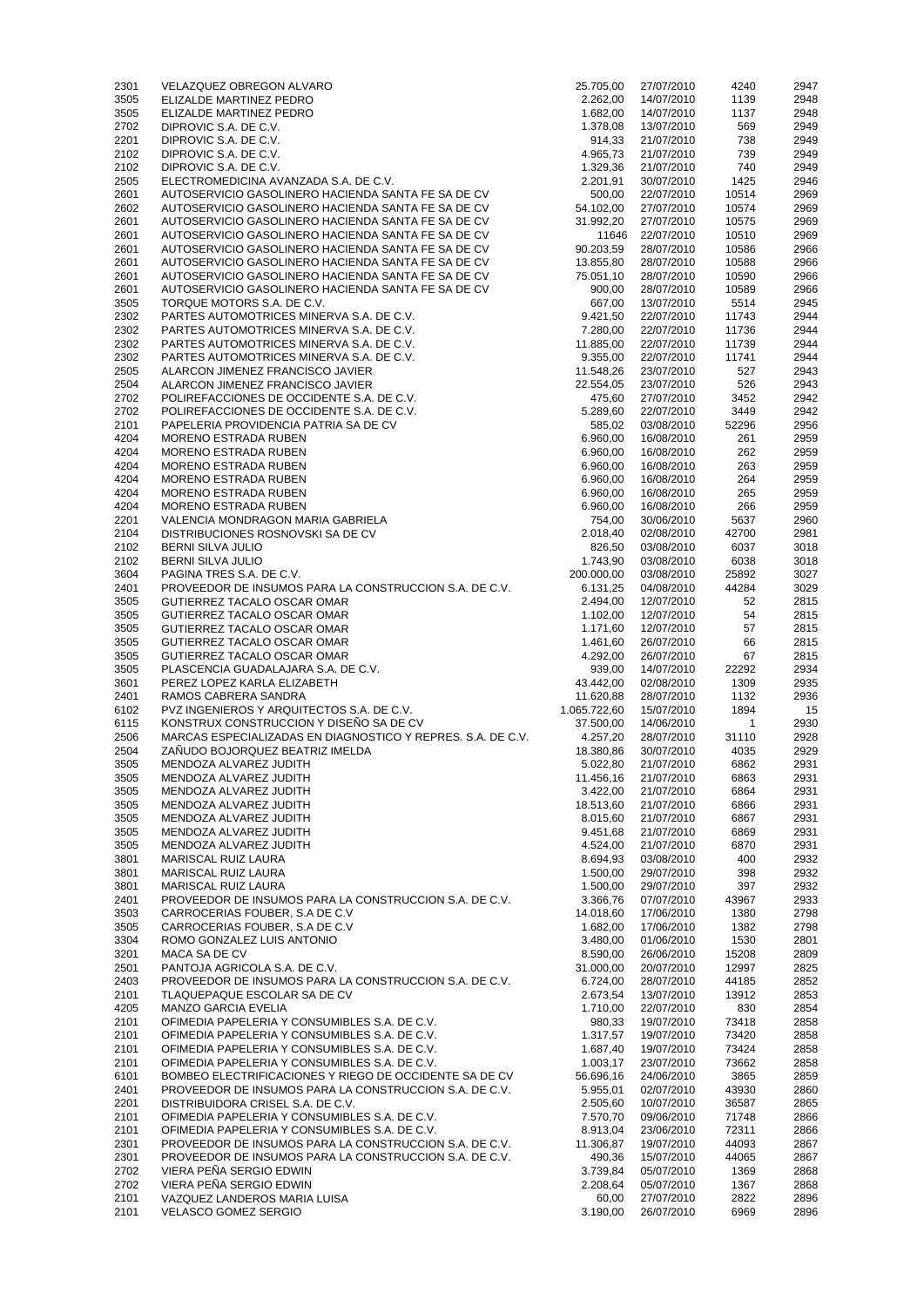| 4204         | PAPELERIA PROVIDENCIA PATRIA SA DE CV                            | 425,88                | 26/07/2010               | 52050        | 2896         |
|--------------|------------------------------------------------------------------|-----------------------|--------------------------|--------------|--------------|
|              | VILLALOBOS GOMEZ MONICA GRISELDA                                 | 102.169,61            | 29/07/2010               | 41           | 2897         |
| 3111         | PERBYCSA S.A. DE C.V.                                            | 25.984,00             | 08/06/2010               | 73           | 2902         |
| 3111         | PERBYCSA S.A. DE C.V.                                            | 68.293,62             | 08/06/2010               | 72           | 2903         |
| 3111         | PERBYCSA S.A. DE C.V.                                            | 4.988,00              | 17/05/2010               | 75           | 2904         |
| 4204         | MAKARA SA DE CV                                                  | 279.405,13            | 23/07/2010               | 3311         | 2911         |
| 4204         | <b>MAKARA SA DE CV</b>                                           | 181.427,47            | 23/07/2010               | 3312         | 2911         |
| 2102         | RIVERA RAMOS MARTHA ELENA                                        | 5.305,84              | 03/08/2010               | 722          | 2923         |
| 2506         | DISTRIBUCIONES IMEX S.A. DE C.V.                                 | 5.939,20              | 27/07/2010               | 28370        | 2925         |
| 2504         | INFRA S.A. DE C.V.                                               | 12.323,63             | 26/07/2010               | 205071       | 2924         |
| 2505         | INFRA S.A. DE C.V.                                               | 2.345,86              | 27/07/2010               | 205268       | 2964         |
| 3111         | GRUPO INDUSTRIAL PHILADELPHIA S.A. DE C.V.                       | 2.296,80              | 30/07/2010               | 14384        | 2926         |
| 3604         | VIRGEN PRECIADO LAURA PATRICIA                                   | 5.916,00              | 30/07/2010               | 288          | 2927         |
| 2503         | PANTOJA AGRICOLA S.A. DE C.V.                                    | 11.600,00             | 29/07/2010               | 13054        | 2937         |
| 2503         | PANTOJA AGRICOLA S.A. DE C.V.                                    | 1.653,00              | 29/07/2010               | 13055        | 2937         |
| 4206         | FABRICACIONES E INNOVACIONES TECNOLOGICAS ABONASA, S.C. DE       | 120.000,00            | 22/07/2010               | 169          | 2938         |
| 3503         | REHABILITACIONES Y SERVICIOS R & S SA DE CV                      | 3.248,00              | 23/07/2010               | 496          | 2939         |
| 3503         | REHABILITACIONES Y SERVICIOS R & S SA DE CV                      | 8.578,20              | 23/07/2010               | 510          | 2939         |
| 3503         | REHABILITACIONES Y SERVICIOS R & S SA DE CV                      | 8.159,44              | 23/07/2010               | 506          | 2939         |
| 3503         | REHABILITACIONES Y SERVICIOS R & S SA DE CV                      | 11.465,44             | 23/07/2010               | 511          | 2939         |
| 3503         | REHABILITACIONES Y SERVICIOS R & S SA DE CV                      | 4.113,36              | 23/07/2010               | 497          | 2939         |
| 3503         | REHABILITACIONES Y SERVICIOS R & S SA DE CV                      | 6.380,00              | 23/07/2010               | 505          | 2939         |
| 3503         | REHABILITACIONES Y SERVICIOS R & S SA DE CV                      | 4.439,32              | 23/07/2010               | 499          | 2939         |
| 3503         | REHABILITACIONES Y SERVICIOS R & S SA DE CV                      | 1.334,00              | 23/07/2010               | 498          | 2939         |
| 3503         | REHABILITACIONES Y SERVICIOS R & S SA DE CV                      | 14.562,64             | 23/07/2010               | 504          | 2939         |
| 3503         | REHABILITACIONES Y SERVICIOS R & S SA DE CV                      | 14.625,28             | 23/07/2010               | 507          | 2939         |
| 4103         | LEON MENDEZ KATHIA SHANTAL                                       | 928,00                | 01/07/2010               | 5            | 2775         |
| 4103         | MUNICIPIO DE GUADALAJARA                                         | 11,50                 | 04/06/2010               | 398606       | 2775         |
| 4103         | MUNICIPIO DE GUADALAJARA                                         | 11,50                 | 04/06/2010               | 398605       | 2775         |
| 4103         | MUNICIPIO DE GUADALAJARA                                         | 11,50                 | 04/06/2010               | 398604       | 2775         |
| 4103         | MUNICIPIO DE GUADALAJARA                                         | 11,50                 | 04/06/2010               | 398603       | 2775         |
| 4103         | MUNICIPIO DE GUADALAJARA                                         | 11,50                 | 04/06/2010               | 398602       | 2775         |
| 4103         | MUNICIPIO DE GUADALAJARA                                         | 11,50                 | 04/06/2010               | 398601       | 2775         |
| 6126         | ANALISIS PROYECTOS & ASESORIAS MV SC                             | 546.250,00            | 21/05/2010               | 897          | 2781         |
| 3604         |                                                                  | 29.000,00             | 21/07/2010               | 228          | 2788         |
| 2105         | J S P PRODUCCIONES SA DE CV<br>LABORATORIOS JULIO S.A. DE C.V.   | 412,67                | 19/07/2010               | 509459       | 2789         |
|              |                                                                  |                       |                          |              |              |
| 3201         | <b>GOMEZ QUINTERO MIGUEL</b>                                     | 6.293,00              | 15/07/2010               | 248          | 2790         |
| 2502         | PARRA ALCARAZ NANCY ANGELICA                                     | 65.424,00             | 12/06/2010               | 102          | 2791         |
| 3601         | ALVAREZ VELAZQUEZ CARLOS ALBERTO                                 | 100.413,73            | 19/07/2010               | 3912         | 2792         |
| 3601         | ALVAREZ VELAZQUEZ CARLOS ALBERTO                                 | 40.437,60             | 21/07/2010               | 3922         | 2792         |
| 2601         | COMBUSTIBLES LAS URRACAS SA DE CV                                | 200,00                | 18/01/2010               | 13698        | 2732         |
| 2601         | <b>GRUPO OCTANO SA DE CV</b>                                     | 200,00                | 21/01/2010               | 20049        | 2732         |
| 2601         | COMBUSTIBLES POSEIDON SA DE CV                                   | 300,00                | 04/02/2010               | 104633       | 2732         |
| 2601         | UNIVERSIDAD AUTONOMA DE GUADALAJARA A.C.                         | 200,00                | 05/02/2010               | 174517       | 2732         |
| 2601         | GASOLINERA DIAL SA DE CV                                         | 200,00                | 22/02/2010               | 76576        | 2732         |
| 3111         | THERMOGAS S.A. DE C.V.                                           | 584,63                | 06/04/2010               | 20627        | 2732         |
| 2101         | ROBLES VALDEZ LUCINA                                             | 25,98                 | 20/01/2010               | 694          | 2732         |
| 2101         | ROBLES VALDEZ LUCINA                                             | 74,70                 | 21/01/2010               | 752          | 2732         |
| 2101         | CISNEROS SILVA LUIS FRANCISCO                                    | 975,00                | 15/01/2010               | 2919         | 2732         |
| 2101         | <b>CISNEROS SILVA LUIS FRANCISCO</b>                             | 1.250,40              | 18/01/2010               | 2921         | 2732         |
| 2402         | DISTRIBUIDOR ELECTRICO DE GUADALAJARA S.A. DE C.V.               | 8.531,80              | 17/07/2010               | 18151        | 2736         |
| 2205         | SANABRIA RAMIREZ CARLOS ROBERTO                                  | 2.370,00              | 12/05/2010               | 11           | 2759         |
| 2403         | DEL REAL SANCHEZ IRMA                                            | 15.898,73             | 27/07/2010               |              |              |
| 2601         | COMBUSTIBLES TLAJOMULCO SA DE CV                                 |                       |                          | 38775        | 2793         |
|              |                                                                  | 1.324,22              | 11/07/2010               | 12498        | 2795         |
| 2601         | COMBUSTIBLES TLAJOMULCO SA DE CV                                 | 51.265,25             | 11/07/2010               | 12499        | 2795         |
| 2601         | COMBUSTIBLES TLAJOMULCO SA DE CV                                 | 2.411,44              | 11/07/2010               | 12496        | 2795         |
| 2601         | COMBUSTIBLES TLAJOMULCO SA DE CV                                 | 3.205,89              | 11/07/2010               | 12501        | 2795         |
| 2601         | COMBUSTIBLES TLAJOMULCO SA DE CV                                 | 16.105,33             | 11/07/2010               | 12497        | 2795         |
| 2601         | AUTOSERVICIO GASOLINERO HACIENDA SANTA FE SA DE CV               | 103.626,00            | 27/07/2010               | 10577        | 2967         |
| 3505         | VEHICULOS AUTOMOTRICES Y MARINOS S.A. DE C.V.                    | 1.636,19              | 10/11/2010               | 179850       | 2982         |
| 3505         | VEHICULOS AUTOMOTRICES Y MARINOS S.A. DE C.V.                    | 1.544,20              | 15/12/2010               | 179928       | 2982         |
| 4101         | SYC MOTORS S.A. DE C.V.                                          | 31.375,68             | 15/02/2010               | 155398       | 2985         |
| 4101         | SYC MOTORS S.A. DE C.V.                                          | 20.573,76             | 15/02/2010               | 155397       | 2985         |
| 4101         | SYC MOTORS S.A. DE C.V.                                          | 14.176,36             | 15/02/2010               | 155396       | 2985         |
| 4101         | SYC MOTORS S.A. DE C.V.                                          | 11.790,24             | 10/02/2010               | 155395       | 2985         |
| 2205         | <b>GAMON VAZQUEZ FRANCISCO</b>                                   | 4.300,00              | 23/07/2010               | 1609         | 2986         |
| 2201         | PIMIENTA CADENA CARLOS ESTEBAN                                   | 3.103,00              | 07/07/2010               | 350          | 3019         |
| 2201         | PIMIENTA CADENA CARLOS ESTEBAN                                   | 2.668,00              | 12/07/2010               | 401          | 3019         |
| 2201         | NUEVA WAL MART DE MEXICO S. DE R.L. DE C.V.                      | 651,91                | 06/07/2010               | 199340       | 3019         |
| 3503         | REHABILITACIONES Y SERVICIOS R & S SA DE CV                      | 23.102,56             | 23/07/2010               | 503          | 3021         |
| 3503         | REHABILITACIONES Y SERVICIOS R & S SA DE CV                      | 37.563,12             | 23/07/2010               | 501          | 3021         |
| 3503         | REHABILITACIONES Y SERVICIOS R & S SA DE CV                      | 19.552,96             | 23/07/2010               | 508          | 3021         |
| 3104         | RADIO MOVIL DIPSA S.A. DE C.V.                                   | 2.287,00              | 28/07/2010               | 35596        | 2972         |
| 3104         | RADIO MOVIL DIPSA S.A. DE C.V.                                   | 3.603,00              | 28/07/2010               | 35595        | 2972         |
| 3104         | RADIO MOVIL DIPSA S.A. DE C.V.                                   | 555,00                | 28/07/2010               | 36017        | 2972         |
| 3104         | RADIO MOVIL DIPSA S.A. DE C.V.                                   | 5.169,00              | 28/07/2010               | 1510         | 2972         |
| 3104         | RADIO MOVIL DIPSA S.A. DE C.V.                                   | 178,00                | 28/07/2010               | 1512         | 2972         |
|              |                                                                  |                       |                          |              |              |
| 3104         | RADIO MOVIL DIPSA S.A. DE C.V.                                   | 4.844,00              | 28/07/2010<br>28/07/2010 | 1513         | 2972         |
| 3104<br>3104 | RADIO MOVIL DIPSA S.A. DE C.V.<br>RADIO MOVIL DIPSA S.A. DE C.V. | 9.354,00<br>178,00    | 28/07/2010               | 1515<br>1514 | 2972<br>2972 |
|              | RADIO MOVIL DIPSA S.A. DE C.V.                                   |                       | 28/07/2010               |              |              |
| 3104         |                                                                  | 11.916,00<br>7.765,00 | 28/07/2010               | 1511<br>1509 | 2972         |
| 3104<br>3104 | RADIO MOVIL DIPSA S.A. DE C.V.<br>RADIO MOVIL DIPSA S.A. DE C.V. | 6.037,00              | 28/07/2010               | 1516         | 2972<br>2972 |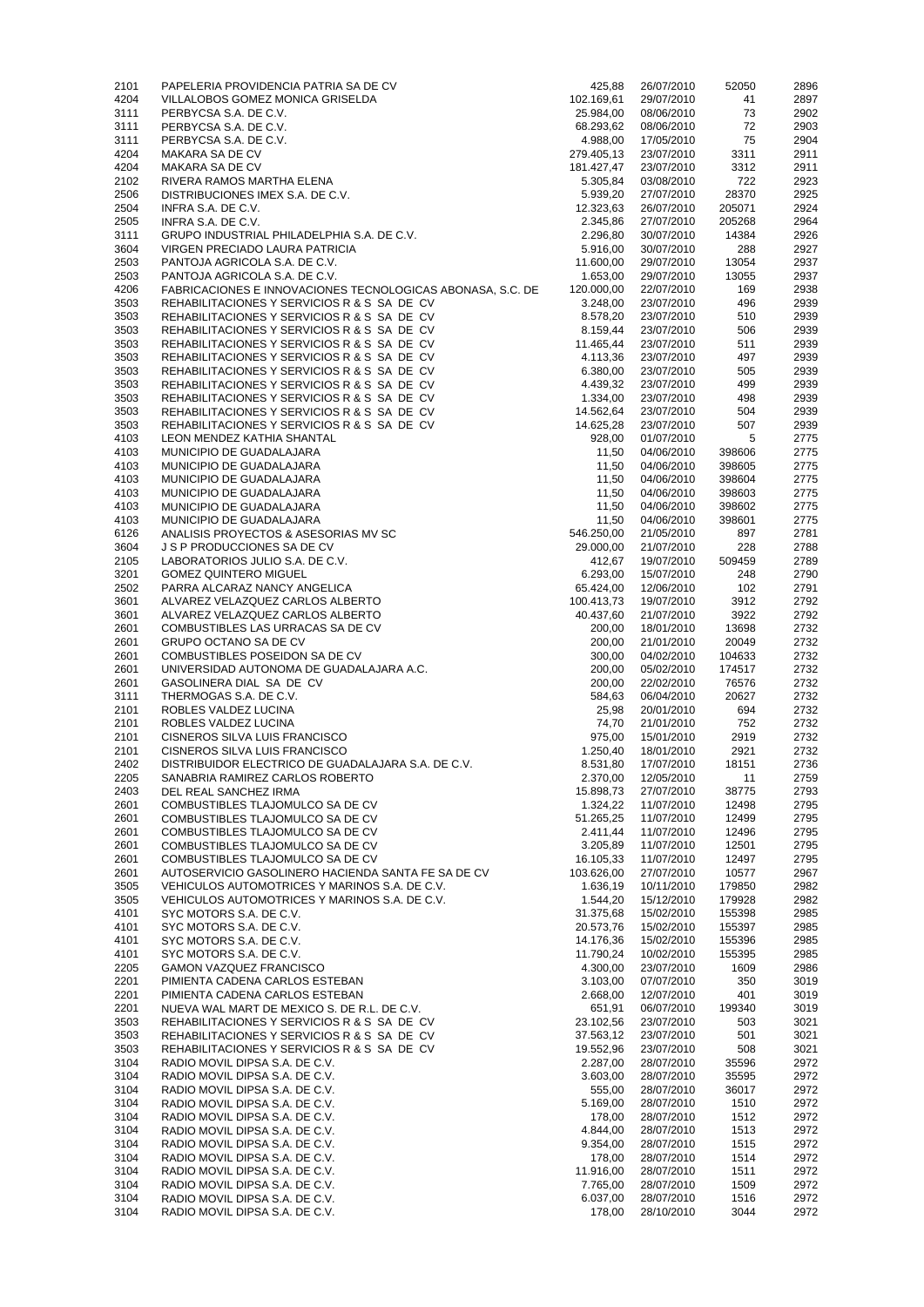| 3104         | RADIO MOVIL DIPSA S.A. DE C.V.                                                                     | 4.085,00             | 28/07/2010               | 3045             | 2972         |
|--------------|----------------------------------------------------------------------------------------------------|----------------------|--------------------------|------------------|--------------|
| 2401         | PROVEEDOR DE INSUMOS PARA LA CONSTRUCCION S.A. DE C.V.                                             | 43.834,08            | 22/07/2010               | 44141            | 3020         |
| 2401         | PROVEEDOR DE INSUMOS PARA LA CONSTRUCCION S.A. DE C.V.                                             | 42.013,11            | 23/07/2010               | 44159            | 3020         |
| 2401         | PROVEEDOR DE INSUMOS PARA LA CONSTRUCCION S.A. DE C.V.                                             | 39.505,19            | 27/07/2010               | 44175            | 3020         |
| 2401         | PROVEEDOR DE INSUMOS PARA LA CONSTRUCCION S.A. DE C.V.                                             | 35.438,00            | 29/07/2010               | 44195            | 3020         |
| 2201         | <b>MARISCAL RUIZ LAURA</b>                                                                         | 3.648,20             | 29/07/2010               | 399              | 3022         |
| 2101         | TLAQUEPAQUE ESCOLAR SA DE CV                                                                       | 4.547,06             | 26/07/2010               | 14743            | 3023         |
| 3201         | VILLEGAS RODRIGUEZ MARTHA GABRIELA                                                                 | 11.600,00            | 01/08/2010               | 168              | 3024         |
| 2101         | OFIMEDIA PAPELERIA Y CONSUMIBLES S.A. DE C.V.                                                      | 804,49               | 29/07/2010               | 73861            | 3026         |
| 2104         | OFIMEDIA PAPELERIA Y CONSUMIBLES S.A. DE C.V.                                                      | 1.792,50             | 29/07/2010               | 73862            | 3026         |
| 2601         | COMBUSTIBLES TLAJOMULCO SA DE CV                                                                   | 800,00               | 28/07/2010               | 12705            | 3034         |
| 2601         | COMBUSTIBLES TLAJOMULCO SA DE CV                                                                   | 58.235,60            | 25/07/2010               | 12699            | 3034         |
| 3701         | TRANSPORTES NUÑEZ S.A. DE C.V.                                                                     | 2.552,00             | 07/07/2010               | 8244             | 2771         |
| 3701         | TRANSPORTES NUÑEZ S.A. DE C.V.                                                                     | 1.566,00             |                          | 8245             | 2771         |
|              |                                                                                                    |                      | 07/07/2010               |                  |              |
| 4205         | TRANSPORTES NUÑEZ S.A. DE C.V.                                                                     | 1.160,00             | 14/07/2010               | 8269             | 2771         |
| 3107         | RADIO MOVIL DIPSA S.A. DE C.V.                                                                     | 644,00               | 28/07/2010               | 37232            | 2971         |
| 3107         | RADIO MOVIL DIPSA S.A. DE C.V.                                                                     | 443,00               | 28/07/2010               | 37231            | 2971         |
| 3107         | RADIO MOVIL DIPSA S.A. DE C.V.                                                                     | 644,00               | 28/07/2010               | 41476            | 2971         |
| 3107         | RADIO MOVIL DIPSA S.A. DE C.V.                                                                     | 644,00               | 28/07/2010               | 41475            | 2971         |
| 2201         | MARTINEZ HERNANDEZ MARIA DEL CONSUELO                                                              | 224,00               | 20/07/2010               | 598              | 3053         |
| 2102         | CORTE FERNANDEZ ALFONSO ARTURO                                                                     | 7.020,72             | 09/08/2010               | 2868             | 3056         |
| 2102         | CORTE FERNANDEZ ALFONSO ARTURO                                                                     | 1.992,14             | 09/08/2010               | 2867             | 3056         |
| 2203         | ROMERO HERNANDEZ CARLOS HUMBERTO                                                                   | 13.739,04            | 05/08/2010               | 8759             | 3047         |
| 2102         | MORALES RODRIGUEZ FILOMENA DEL CARMEN                                                              | 3.860,13             | 03/08/2010               | 22623            | 3045         |
| 2102         | MORALES RODRIGUEZ FILOMENA DEL CARMEN                                                              | 619,45               | 03/08/2010               | 22616            | 3045         |
| 2102         | MORALES RODRIGUEZ FILOMENA DEL CARMEN                                                              | 652,50               | 03/08/2010               | 22617            | 3045         |
| 2102         | <b>GRUPO FLEXIPACK SA DE CV</b>                                                                    | 800,40               | 10/08/2010               | 6251             | 3037         |
| 2301         | PROVEEDOR DE INSUMOS PARA LA CONSTRUCCION S.A. DE C.V.                                             | 2.143,68             | 02/08/2010               | 44262            | 3044         |
| 2506         | CARVAJAL SALCEDO JOSE LUIS                                                                         | 815,48               | 15/07/2010               | 13439            | 3043         |
| 2505         | CARVAJAL SALCEDO JOSE LUIS                                                                         | 25.664,68            | 29/07/2010               | 13498            | 3043         |
| 3201         | ALCARAZ PARTIDA BERTHA                                                                             | 9.849,00             | 02/08/2010               | 13               | 3042         |
| 3303         | PROYECTA LOGISTICA Y OPERACIÓN DE EVENTOS SC                                                       | 522.000,00           | 12/08/2010               | 143              | 3040         |
| 2601         | COMBUSTIBLES TLAJOMULCO SA DE CV                                                                   | 1.556,34             | 31/07/2010               | 12821            | 3036         |
| 2602         | COMBUSTIBLES TLAJOMULCO SA DE CV                                                                   | 9.112,40             | 31/07/2010               | 12823            | 3036         |
| 2602         | COMBUSTIBLES TLAJOMULCO SA DE CV                                                                   |                      | 31/07/2010               | 12826            | 3036         |
|              |                                                                                                    | 2.902,28             |                          |                  |              |
| 2601         | COMBUSTIBLES TLAJOMULCO SA DE CV                                                                   | 9.836,60             | 31/07/2010               | 12822            | 3036         |
| 2601         | COMBUSTIBLES TLAJOMULCO SA DE CV                                                                   | 806,06               | 31/07/2010               | 12825            | 3036         |
| 2601         | COMBUSTIBLES TLAJOMULCO SA DE CV                                                                   | 57.720,04            | 31/07/2010               | 12820            | 3036         |
| 2601         | COMBUSTIBLES TLAJOMULCO SA DE CV                                                                   | 787,84               | 31/07/2010               | 12824            | 3036         |
| 2601         | COMBUSTIBLES TLAJOMULCO SA DE CV                                                                   | 44.265,50            | 31/07/2010               | 12819            | 3036         |
| 2601         | COMBUSTIBLES TLAJOMULCO SA DE CV                                                                   | 1.029,50             | 25/07/2010               | 12708            | 3035         |
| 2601         | COMBUSTIBLES TLAJOMULCO SA DE CV                                                                   | 54.220,35            | 25/07/2010               | 12998            | 3035         |
| 2601         | COMBUSTIBLES TLAJOMULCO SA DE CV                                                                   | 7.288,19             | 25/07/2010               | 12709            | 3035         |
| 2601         | COMBUSTIBLES TLAJOMULCO SA DE CV                                                                   | 5.145,07             | 25/07/2010               | 12704            | 3035         |
| 2601         | COMBUSTIBLES TLAJOMULCO SA DE CV                                                                   | 3.334,51             | 25/07/2010               | 12702            | 3035         |
| 2601         | COMBUSTIBLES TLAJOMULCO SA DE CV                                                                   | 400,00               | 25/07/2010               | 12706            | 3035         |
| 2201         | GRUPO JALISCIENSE SIGLO XXI S.A DE C.V.                                                            | 6.968,64             | 30/07/2010               | 715              | 3028         |
| 3301         | PROFECIONALES EN GESTON TRIBUTARIA S.C.                                                            | 25.056,00            | 02/08/2010               | 19               | 2758         |
| 3301         | PROFECIONALES EN GESTON TRIBUTARIA S.C.                                                            | 174.011,00           | 02/08/2010               | 20               | 2758         |
| 3104         | COMUNICACIONES NEXTEL DE MEXICO S.A. DE C.V.                                                       | 14.784,39            | 27/07/2010               | 26376043         | 2973         |
| 3201         | DIAZ GUZMAN ADRIANA                                                                                | 41.760,00            | 03/08/2010               | 16               | 3109         |
| 3301         | MUZQUIZ PEÑA ARTURO                                                                                | 12.760,00            | 05/08/2010               | 15               | 3112         |
| 6111         | ALTA TECNICA DE INGENIERIA CIVIL SA DE CV                                                          | 344.953,45           | 27/07/2010               | $\overline{7}$   | 3114         |
| 2104         | COPILASER S.A. DE C.V.                                                                             | 4.637,30             | 05/08/2010               | 79984            | 3115         |
| 2104         | COPILASER S.A. DE C.V.                                                                             | 4.781,42             | 06/08/2010               | 80022            | 3115         |
| 2104         |                                                                                                    |                      | 03/08/2010               | 79968            | 3115         |
|              | COPILASER S.A. DE C.V.                                                                             | 9.823,45             |                          |                  |              |
| 2104         | COPILASER S.A. DE C.V.                                                                             | 8.395,50             | 03/07/2010               | 79939            | 3115         |
| 2104         | COPILASER S.A. DE C.V.                                                                             | 2.710,92             | 03/08/2010               | 79969            | 3115         |
| 2601         | INNOVACION TECNOLOGICA EN LUBRICANTES SA DE CV                                                     | 16.043,39            | 05/08/2010               | 12858            | 3116         |
| 5401         | CARLOS NAFARRETE S.A. DE C.V.                                                                      | 1.217,42             | 04/08/2010               | 64946            | 3117         |
| 2303         | POLIREFACCIONES DE OCCIDENTE S.A. DE C.V.                                                          | 2.563,60             | 10/08/2010               | 3463             | 3118         |
| 2303         | POLIREFACCIONES DE OCCIDENTE S.A. DE C.V.                                                          | 3.340,80             | 10/08/2010               | 3465             | 3118         |
| 3201         | CABI OUTLET GUADALAJARA S.A. DE C.V.                                                               | 10.086,95            | 01/08/2010               | 12688            | 3119         |
| 2601         | AUTOSERVICIO GASOLINERO HACIENDA SANTA FE SA DE CV                                                 | 12.171,80            | 09/08/2010               | 10776            | 3103         |
| 2601         | AUTOSERVICIO GASOLINERO HACIENDA SANTA FE SA DE CV                                                 | 8.000,00             | 03/08/2010               | 10691            | 3103         |
| 2601         | AUTOSERVICIO GASOLINERO HACIENDA SANTA FE SA DE CV                                                 | 1.559,30             | 03/08/2010               | 10692            | 3103         |
| 2601         | AUTOSERVICIO GASOLINERO HACIENDA SANTA FE SA DE CV                                                 | 9.120,30             | 03/08/2010               | 10693            | 3103         |
| 2601         | AUTOSERVICIO GASOLINERO HACIENDA SANTA FE SA DE CV                                                 | 1.337,60             | 03/08/2010               | 10694            | 3103         |
| 2601         | AUTOSERVICIO GASOLINERO HACIENDA SANTA FE SA DE CV                                                 | 66.288,50            | 09/08/2010               | 10777            | 3103         |
| 2601         | AUTOSERVICIO GASOLINERO HACIENDA SANTA FE SA DE CV                                                 | 70.301,30            | 06/08/2010               | 10742            | 3103         |
| 2601         | AUTOSERVICIO GASOLINERO HACIENDA SANTA FE SA DE CV                                                 | 1.679,50             | 09/08/2010               | 10779            | 3102         |
| 2601         | AUTOSERVICIO GASOLINERO HACIENDA SANTA FE SA DE CV                                                 | 2.092,00             | 06/08/2010               | 10735            | 3102         |
| 2601         | AUTOSERVICIO GASOLINERO HACIENDA SANTA FE SA DE CV                                                 | 82.086,20            | 06/08/2010               | 10737            | 3102         |
| 2601         | AUTOSERVICIO GASOLINERO HACIENDA SANTA FE SA DE CV                                                 | 60.301,44            | 05/08/2010               | 10738            | 3102         |
| 2601         | AUTOSERVICIO GASOLINERO HACIENDA SANTA FE SA DE CV                                                 | 81.138,80            | 09/08/2010               | 10775            | 3102         |
| 2601         | AUTOSERVICIO GASOLINERO HACIENDA SANTA FE SA DE CV                                                 | 49.026,90            | 09/08/2010               | 10778            | 3102         |
| 5205         | SISTEMAS DE INFOMACION MONARCH S.A DE C.V                                                          | 6.533,61             | 21/06/2010               | 400              | 3078         |
| 5401         | CARLOS NAFARRETE S.A. DE C.V.                                                                      | 16.757,77            | 19/07/2010               | 5783             | 3072         |
| 2102         | BALLESTEROS SALIDO CLAUDIA DEL SOCORRO                                                             | 1.566,00             | 27/07/2010               | 1040             | 3071         |
| 2101         |                                                                                                    |                      |                          |                  |              |
|              |                                                                                                    |                      |                          |                  |              |
|              | BALLESTEROS SALIDO CLAUDIA DEL SOCORRO                                                             | 18.357,00            | 17/08/2010               | 1049             | 3071         |
| 3302         | MARTINEZ NUÑEZ ISABEL YOLANDA                                                                      | 15.080,00            | 18/08/2010               | 877              | 3070         |
| 2101         | PAPELERIA OPORTUNIDADES LAS TORRES S.A. DE C.V.                                                    | 1.052,94             | 30/07/2010               | 415197           | 3066         |
| 2101<br>2101 | PAPELERIA OPORTUNIDADES LAS TORRES S.A. DE C.V.<br>PAPELERIA OPORTUNIDADES LAS TORRES S.A. DE C.V. | 5.561,66<br>3.253,58 | 30/07/2010<br>30/07/2010 | 415213<br>415214 | 3066<br>3066 |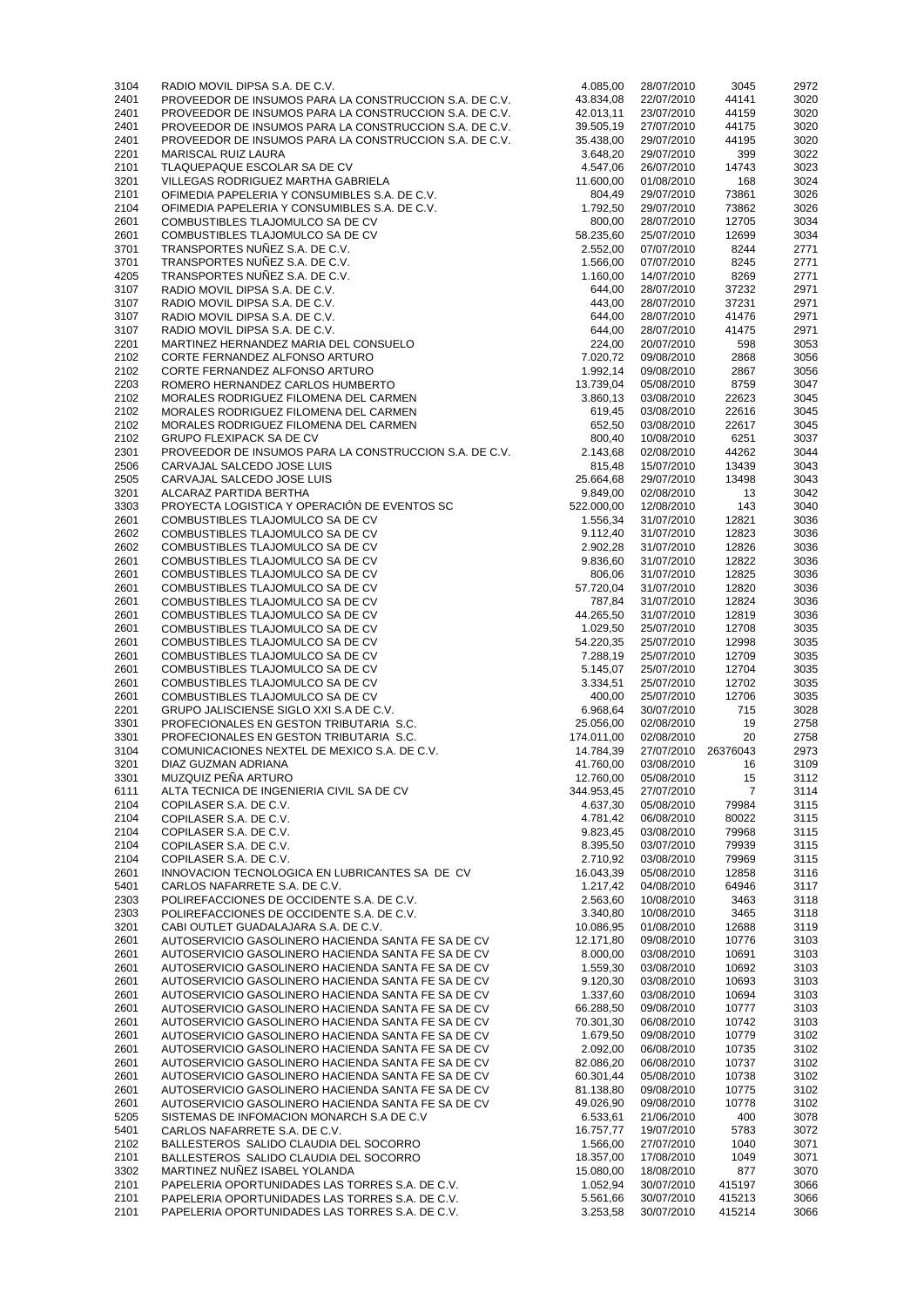| 2101         | PAPELERIA OPORTUNIDADES LAS TORRES S.A. DE C.V.                                            | 908,95                 | 30/08/2010               | 415284           | 3066         |
|--------------|--------------------------------------------------------------------------------------------|------------------------|--------------------------|------------------|--------------|
| 2403         | HERNANDEZ RAMIREZ JUAN JOSE                                                                | 180,00                 | 29/06/2010               | 12580            | 3069         |
| 2402         | BERNAL RAMIREZ MARCO ANTONIO                                                               | 50,00<br>1.343,79      | 10/07/2010               | 905              | 3069         |
| 2403<br>3111 | PLOMERIA UNIVERSAL DE OCCIDENTE SA DE CV<br>MONTES GONZALEZ MARIO ALBERTO                  | 4.060,00               | 16/07/2010<br>02/08/2010 | 109506<br>703    | 3069<br>3093 |
| 3807         | SEVILLA SOL VIAJES SA DE CV                                                                | 4.316,20               | 11/02/2010               | 3959             | 3094         |
| 3807         | SEVILLA SOL VIAJES SA DE CV                                                                | 201,74                 | 11/02/2010               | 2912             | 3094         |
| 3803         | ESTRADA CORTEZ MARIA CONCEPCION                                                            | 2.569,93               | 22/06/2010               | 1016             | 3095         |
| 2201         | PIMIENTA CADENA CARLOS ESTEBAN                                                             | 290,00                 | 25/06/2010               | 351              | 3097         |
| 2201         | VALENCIA MONDRAGON MARIA GABRIELA                                                          | 370,40                 | 28/06/2010               | 5643             | 3097         |
| 2201         | <b>CARRANZA TORRES J JESUS</b>                                                             | 303,00                 | 29/06/2010               | 50               | 3097         |
| 2201<br>2201 | VALENCIA MONDRAGON MARIA GABRIELA<br><b>CARRANZA TORRES J JESUS</b>                        | 232,00<br>129,00       | 30/06/2010<br>01/07/2010 | 5648<br>51       | 3097<br>3097 |
| 2201         | VALENCIA MONDRAGON MARIA GABRIELA                                                          | 487,20                 | 26/06/2010               | 5632             | 3097         |
| 3805         | ROMANO CAQUIA RICARDO ARIEL                                                                | 1.553,00               | 02/02/2010               | 9963             | 3107         |
| 3805         | CARNES CONO SUR S.A. DE C.V.                                                               | 1.310,00               | 23/04/2010               | 2642             | 3107         |
| 2201         | MOSHI ANDARES SA DE CV                                                                     | 552,00                 | 19/08/2010               | 3046             | 3108         |
| 3805         | CLUB DE INDUSTRIALES DE JALISCO A.C.                                                       | 684,40                 | 05/08/2010               | 156830           | 3108         |
| 2402<br>2402 | ASCANIO ROMERO GONZALO<br>BALLESTEROS SALIDO CLAUDIA DEL SOCORRO                           | 56.305,47<br>18.397,60 | 09/09/2010<br>09/07/2010 | 25<br>1031       | 3090<br>3081 |
| 2401         | RAMOS CABRERA SANDRA                                                                       | 1.844,40               | 05/08/2010               | 1303             | 3079         |
| 2401         | RAMOS CABRERA SANDRA                                                                       | 3.360,29               | 03/08/2010               | 1253             | 3079         |
| 3504         | DEL REAL SANCHEZ IRMA                                                                      | 70.499,00              | 19/08/2010               | 38822            | 3084         |
| 3108         | <b>COMISION FEDERAL DE ELECTRICIDAD</b>                                                    | 93.377,00              | 10/08/2010 VARIAS        |                  | 2979         |
| 3108         | <b>COMISION FEDERAL DE ELECTRICIDAD</b>                                                    | 1.312,04               | 17/08/2010               | 8019             | 2988         |
| 3108         | <b>COMISION FEDERAL DE ELECTRICIDAD</b>                                                    | 520,81                 | 17/08/2010               | 8012             | 3039         |
| 3108<br>2101 | <b>COMISION FEDERAL DE ELECTRICIDAD</b><br>PAPELERIA OPORTUNIDADES LAS TORRES S.A. DE C.V. | 7.452,00               | 10/08/2010<br>30/07/2010 | 7013             | 3057<br>3065 |
| 2101         | PAPELERIA OPORTUNIDADES LAS TORRES S.A. DE C.V.                                            | 1.507,38<br>1.463,37   | 22/07/2010               | 415199<br>414909 | 3065         |
| 3201         | RIVAS RUBIO ESPERANZA                                                                      | 10.005,00              | 03/08/2010               | 135              | 3099         |
| 2602         | AUTOSERVICIO GASOLINERO HACIENDA SANTA FE SA DE CV                                         | 10.534,40              | 28/07/2010               | 10587            | 3105         |
| 2302         | CARROCERIAS FOUBERT SA DE CV                                                               | 6.236,16               | 22/07/2010               | 1467             | 3076         |
| 3503         | CARROCERIAS FOUBERT SA DE CV                                                               | 59.757,40              | 22/07/2010               | 1468             | 3076         |
| 3602         | VIRGEN PRECIADO LAURA PATRICIA                                                             | 4.437,00               | 10/08/2010               | 292              | 3088         |
| 3602         | VIRGEN PRECIADO LAURA PATRICIA                                                             | 3.480,00               | 10/08/2010               | 293              | 3088         |
| 2102         | MORALES RODRIGUEZ FILOMENA DEL CARMEN                                                      | 6.622,44               | 05/08/2010               | 22672            | 3075         |
| 2506<br>2506 | CARVAJAL SALCEDO JOSE LUIS<br>CARVAJAL SALCEDO JOSE LUIS                                   | 35.461,20<br>765,60    | 29/07/2010<br>05/08/2010 | 13500<br>13546   | 3074<br>3074 |
| 2302         | LOPEZ AGREDANO HECTOR DANIEL                                                               | 4.090,00               | 21/06/2010               | 8458             | 3073         |
| 2401         | PRODUCTOS RIVAL S.A. DE C.V.                                                               | 19.289,64              | 13/07/2010               | 3882387          | 3096         |
| 2402         | ASCANIO ROMERO GONZALO                                                                     | 4.180,64               | 30/07/2010               | 21               | 3091         |
| 3111         | THERMOGAS S.A. DE C.V.                                                                     | 4.341,60               | 10/08/2010               | 550131           | 3092         |
| 3201         | SANCHEZ CORTES CARMINA                                                                     | 3.480,00               | 02/08/2010               | 1390             | 3068         |
| 3201         | SANCHEZ CORTES CARMINA                                                                     | 3.480,00               | 02/08/2010               | 1391             | 3068         |
| 3201         | SANCHEZ CORTES CARMINA                                                                     | 3.480,00               | 02/08/2010               | 1392             | 3068         |
| 3201         | SANCHEZ CORTES CARMINA                                                                     | 3.480,00               | 02/08/2010               | 1393             | 3068         |
| 3201<br>3201 | SANCHEZ CORTES CARMINA<br>SANCHEZ CORTES CARMINA                                           | 3.480,00<br>3.480,00   | 02/08/2010<br>02/08/2010 | 1394<br>1395     | 3068<br>3068 |
| 3801         | SANCHEZ CORTES CARMINA                                                                     | 3.480,00               | 05/08/2010               | 1386             | 3067         |
| 2104         | DISTRIBUCIONES ROSNOVSKI SA DE CV                                                          | 6.994,80               | 09/08/2010               | 42805            | 3130         |
| 2104         | DISTRIBUCIONES ROSNOVSKI SA DE CV                                                          | 6.219,92               | 11/08/2010               | 42873            | 3130         |
| 2201         | TU COMPRA PRACTICA S.A. DE C.V.                                                            | 495,86                 | 26/07/2010               | 3688             | 3098         |
| 2201         | TU COMPRA PRACTICA S.A. DE C.V.                                                            | 496,69                 | 02/08/2010               | 3637             | 3098         |
| 3110         | AEROPUERTO DE GUADALAJARA, S.A. DE C.V.                                                    | 44,00                  | 19/05/2010               | 336422           | 3098         |
| 2201         | HERNANDEZ PARRA ROSA ISELA                                                                 | 360,00                 | 10/08/2010               | 819              | 3098         |
| 5101         | NUEVA WAL MART DE MEXICO S. DE R.L. DE C.V.                                                | 299,00                 | 25/06/2010               | 3669             | 3098         |
| 3506<br>2401 | NORIEGA HIDALGO LEOPOLDO<br>PROVEEDOR DE INSUMOS PARA LA CONSTRUCCION S.A. DE C.V.         | 20.648,00<br>35.601,56 | 10/08/2010<br>02/08/2010 | 7653<br>44256    | 3159<br>3136 |
| 2401         | PROVEEDOR DE INSUMOS PARA LA CONSTRUCCION S.A. DE C.V.                                     | 33.497,09              | 02/08/2010               | 44257            | 3136         |
| 2401         | PROVEEDOR DE INSUMOS PARA LA CONSTRUCCION S.A. DE C.V.                                     | 41.729,61              | 03/08/2010               | 44279            | 3136         |
| 2401         | PROVEEDOR DE INSUMOS PARA LA CONSTRUCCION S.A. DE C.V.                                     | 44.172,10              | 03/08/2010               | 44281            | 3136         |
| 2401         | PROVEEDOR DE INSUMOS PARA LA CONSTRUCCION S.A. DE C.V.                                     | 63.864,73              | 04/08/2010               | 44286            | 3136         |
| 5501         | BALLESTEROS SALIDO CLAUDIA DEL SOCORRO                                                     | 80.190,80              | 06/08/2010               | 1048             | 3135         |
| 2201         | ROMERO HERNANDEZ CARLOS HUMBERTO                                                           | 14.940,80              | 10/08/2010               | 8854             | 3134         |
| 6104         | COMERCIALIZADORA INDUSTRIAL Y OBRAS DE OCCIDENTE SA DE CV                                  | 75.000,00              | 12/07/2010               | $\overline{1}$   | 3133         |
| 2506<br>3110 | CHEMLAB S.A. DE C.V.<br>GUTIERREZ ARAMBULA MARIA EDUWIGRS                                  | 4.766,44<br>13.920,00  | 03/08/2010<br>02/08/2010 | 41445<br>114     | 3129<br>3025 |
| 3506         | ECOTECNIA AMBIENTAL S.A. DE C.V.                                                           | 847,08                 | 04/08/2010               | 87302            | 3128         |
| 3506         | ECOTECNIA AMBIENTAL S.A. DE C.V.                                                           | 2.808,57               | 04/08/2010               | 87301            | 3128         |
| 2303         | MARQUEZ GONZALEZ SOCORRO                                                                   | 874,64                 | 05/07/2010               | 1504             | 3147         |
| 2102         | CENTRAL PACIFIC PAPER S.A. DE C.V.                                                         | 7.390,17               | 09/08/2010               | 197414           | 3146         |
| 2102         | CENTRAL PACIFIC PAPER S.A. DE C.V.                                                         | 21.750,00              | 09/08/2010               | 197413           | 3145         |
| 2505         | ELECTROMEDICINA AVANZADA S.A. DE C.V.                                                      | 13.210,08              | 03/08/2010               | 1445             | 3144         |
| 2506         | ELECTROMEDICINA AVANZADA S.A. DE C.V.                                                      | 5.488,42               | 03/08/2010               | 1444             | 3143         |
| 2201         | DIPROVIC S.A. DE C.V.                                                                      | 428,30                 | 10/08/2010               | 1111             | 3142         |
| 2201<br>3504 | DIPROVIC S.A. DE C.V.<br>VELAZQUEZ OBREGON ALVARO                                          | 451,70<br>3.701,03     | 10/08/2010<br>10/08/2010 | 1113<br>4310     | 3142<br>3141 |
| 3504         | VELAZQUEZ OBREGON ALVARO                                                                   | 1.844,06               | 10/08/2010               | 4311             | 3141         |
| 3504         | VELAZQUEZ OBREGON ALVARO                                                                   | 1.660,01               | 10/08/2010               | 4309             | 3141         |
| 2401         | VELAZQUEZ OBREGON ALVARO                                                                   | 8.075,02               | 09/08/2010               | 4287             | 3140         |
| 2301         | VELAZQUEZ OBREGON ALVARO                                                                   | 1.101,76               | 10/08/2010               | 4315             | 3139         |
| 2401         | PROVEEDOR DE INSUMOS PARA LA CONSTRUCCION S.A. DE C.V.                                     | 7.839,57               | 11/08/2010               | 44381            | 3138         |
| 2101         | DISEÑOS DE CARTON S.A. DE C.V.                                                             | 1.624,00               | 12/08/2010               | 16418            | 3127         |
| 3201         | SANCHEZ CORTES CARMINA                                                                     | 6.449,60               | 18/08/2010               | 1396             | 3125         |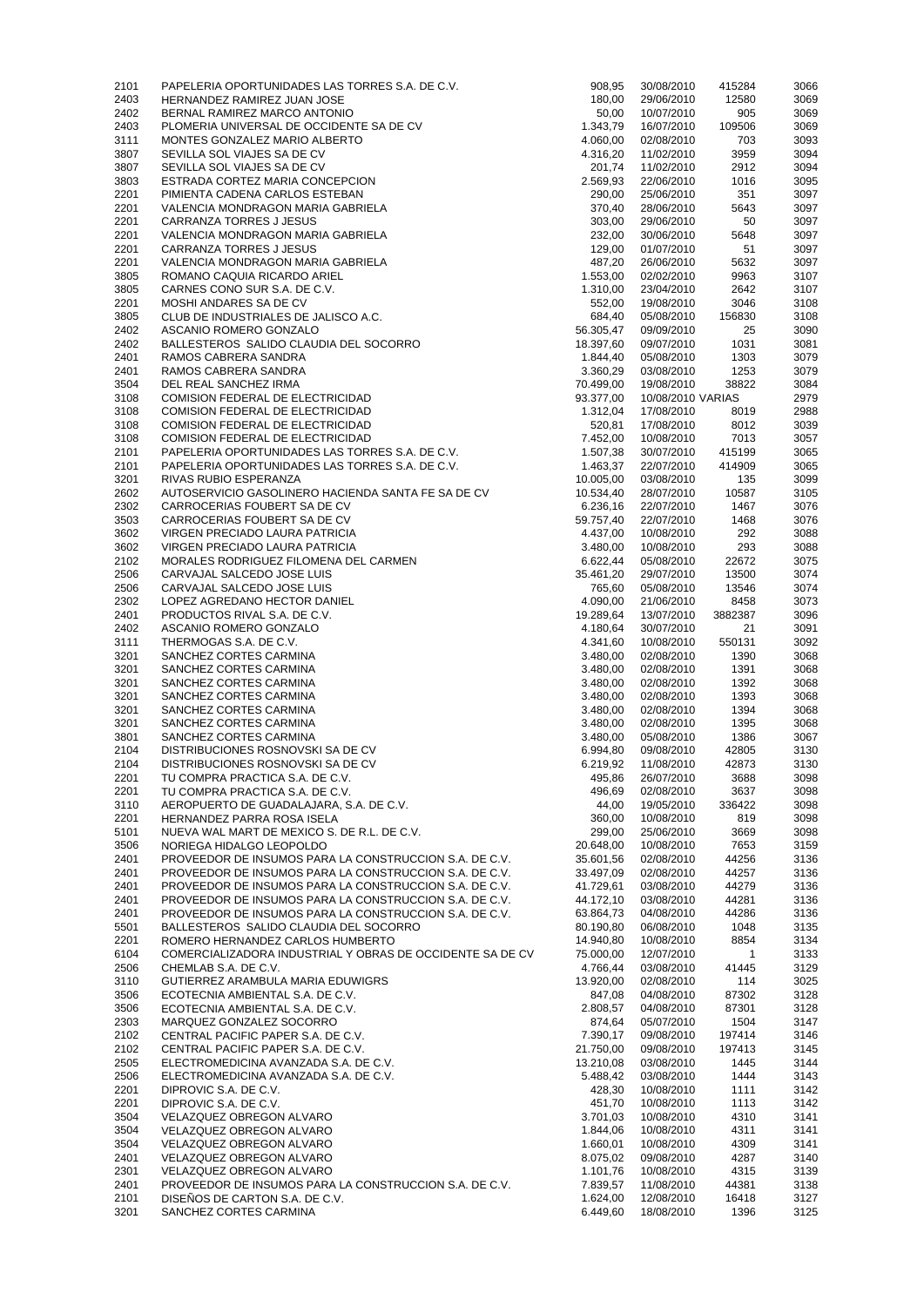| 3201 | SANCHEZ CORTES CARMINA                                       | 6.449,60     | 18/08/2010 | 1397    | 3125 |
|------|--------------------------------------------------------------|--------------|------------|---------|------|
| 3201 | SANCHEZ CORTES CARMINA                                       | 6.449,60     | 18/08/2010 | 1398    | 3125 |
|      |                                                              |              |            |         |      |
| 3201 | SANCHEZ CORTES CARMINA                                       | 6.449,60     | 18/08/2010 | 1399    | 3125 |
| 3201 | SANCHEZ CORTES CARMINA                                       | 6.449,60     | 18/08/2010 | 1400    | 3125 |
| 3201 | SANCHEZ CORTES CARMINA                                       | 6.449,60     | 18/08/2010 | 1401    | 3125 |
| 3201 | SANCHEZ CORTES CARMINA                                       | 6.449,60     | 18/08/2010 | 1402    | 3125 |
| 3201 | SANCHEZ CORTES CARMINA                                       | 6.449,60     | 18/08/2010 | 1403    | 3125 |
| 2102 | COMERCIALIZADORA GREEM S.A. DE C.V.                          | 4.148,69     | 09/08/2010 | 103109  | 3137 |
| 3108 | <b>COMISION FEDERAL DE ELECTRICIDAD</b>                      | 14.466,00    | 30/08/2010 | 198     | 3124 |
| 3108 | <b>COMISION FEDERAL DE ELECTRICIDAD</b>                      | 7.444,81     | 21/08/2010 | 96      | 3124 |
|      |                                                              |              |            |         |      |
| 3108 | <b>COMISION FEDERAL DE ELECTRICIDAD</b>                      | 7.307,00     | 30/08/2010 | 252     | 3124 |
| 3108 | <b>COMISION FEDERAL DE ELECTRICIDAD</b>                      | 896,00       | 11/08/2010 | 1068    | 3124 |
| 3108 | <b>COMISION FEDERAL DE ELECTRICIDAD</b>                      | 3.707,00     | 30/08/2010 | 312     | 3124 |
| 3108 | <b>COMISION FEDERAL DE ELECTRICIDAD</b>                      | 2.769,00     | 30/08/2010 | 355     | 3124 |
| 3108 | <b>COMISION FEDERAL DE ELECTRICIDAD</b>                      | 2.310,14     | 18/07/2010 | 478     | 3124 |
| 3108 | <b>COMISION FEDERAL DE ELECTRICIDAD</b>                      | 5.672,56     | 18/07/2010 | 594     | 3124 |
| 3108 | <b>COMISION FEDERAL DE ELECTRICIDAD</b>                      | 1.510,00     | 30/08/2010 | 287     | 3124 |
| 3108 | <b>COMISION FEDERAL DE ELECTRICIDAD</b>                      | 6.884,00     | 30/08/2010 | 81      | 3124 |
|      |                                                              |              |            |         |      |
| 3108 | COMISION FEDERAL DE ELECTRICIDAD                             | 997,00       | 30/08/2010 | 1209    | 3124 |
| 3108 | <b>COMISION FEDERAL DE ELECTRICIDAD</b>                      | 4.261,00     | 11/08/2010 | 1106    | 3124 |
| 3108 | <b>COMISION FEDERAL DE ELECTRICIDAD</b>                      | 1.283,00     | 30/08/2010 | 1195    | 3124 |
| 3108 | <b>COMISION FEDERAL DE ELECTRICIDAD</b>                      | 6.574,00     | 30/08/2010 | 1114    | 3124 |
| 3108 | <b>COMISION FEDERAL DE ELECTRICIDAD</b>                      | 147,93       | 17/08/2010 | 7823    | 3124 |
| 3108 | <b>COMISION FEDERAL DE ELECTRICIDAD</b>                      | 759,00       | 30/08/2010 | 743     | 3124 |
| 3108 | <b>COMISION FEDERAL DE ELECTRICIDAD</b>                      | 26.653,81    | 17/08/2010 | 211     | 3124 |
| 3108 | COMISION FEDERAL DE ELECTRICIDAD                             | 7.745,00     | 30/08/2010 | 1092    | 3124 |
| 3108 | COMISION FEDERAL DE ELECTRICIDAD                             | 1.027,00     | 30/08/2010 | 428     | 3124 |
|      |                                                              | 12.003,00    | 30/08/2010 | 212     | 3124 |
| 3108 | <b>COMISION FEDERAL DE ELECTRICIDAD</b>                      |              |            |         |      |
| 3108 | <b>COMISION FEDERAL DE ELECTRICIDAD</b>                      | 854,00       | 30/08/2010 | 248     | 3124 |
| 3108 | <b>COMISION FEDERAL DE ELECTRICIDAD</b>                      | 1.295,00     | 30/08/2010 | 6778    | 3124 |
| 3108 | <b>COMISION FEDERAL DE ELECTRICIDAD</b>                      | 3.167,00     | 30/08/2010 | 5132    | 3124 |
| 3108 | <b>COMISION FEDERAL DE ELECTRICIDAD</b>                      | 7.819,00     | 30/08/2010 | 454     | 3124 |
| 3108 | COMISION FEDERAL DE ELECTRICIDAD                             | 109,00       | 11/08/2010 | 1339    | 3124 |
| 3108 | COMISION FEDERAL DE ELECTRICIDAD                             | 1.771,00     | 21/08/2010 | 384     | 3124 |
| 3108 | COMISION FEDERAL DE ELECTRICIDAD                             | 1.450,00     | 30/08/2010 | 2511    | 3124 |
| 3108 |                                                              | 109,00       | 30/08/2010 | 51      | 3124 |
|      | <b>COMISION FEDERAL DE ELECTRICIDAD</b>                      |              |            |         |      |
| 3108 | <b>COMISION FEDERAL DE ELECTRICIDAD</b>                      | 110,28       | 21/08/2010 | 1263    | 3124 |
| 3108 | <b>COMISION FEDERAL DE ELECTRICIDAD</b>                      | 2.079,00     | 30/08/2010 | 8149    | 3124 |
| 3108 | <b>COMISION FEDERAL DE ELECTRICIDAD</b>                      | 2.369,00     | 11/08/2010 | 3022    | 3124 |
| 3108 | <b>COMISION FEDERAL DE ELECTRICIDAD</b>                      | 233,84       | 22/08/2010 | 9581    | 3124 |
| 3108 | <b>COMISION FEDERAL DE ELECTRICIDAD</b>                      | 7.518,96     | 17/08/2010 | 953     | 3124 |
| 2101 | INSTITUTO NACIONAL DE ESTADISTICAS Y GEROGRAFIA              | 116,00       | 02/07/2010 | 4493    | 3064 |
| 3101 | <b>GONZALEZ PADILLA JUAN</b>                                 | 153,12       | 30/07/2010 | 4627    | 3064 |
| 2105 | NUEVA WAL MART DE MEXICO S. DE R.L. DE C.V.                  | 249,00       | 07/07/2010 | 48218   | 3064 |
| 3301 | PROFECIONALES EN GESTON TRIBUTARIA S.C.                      | 148.671,48   | 23/08/2010 | 28      | 3087 |
|      | PROFECIONALES EN GESTON TRIBUTARIA S.C.                      |              |            |         |      |
| 3301 |                                                              | 148.671,48   | 23/08/2010 | 29      | 3087 |
| 3601 | ALVAREZ VELAZQUEZ CARLOS ALBERTO                             | 61.346,47    | 02/08/2010 | 3953    | 3077 |
| 3602 | ALVAREZ VELAZQUEZ CARLOS ALBERTO                             | 34.204,92    | 02/08/2010 | 3954    | 3077 |
| 2305 | MENDOZA ALVAREZ JUDITH                                       | 235.220,74   | 20/08/2010 | 6969    | 3104 |
| 2305 | MENDOZA ALVAREZ JUDITH                                       | 112.274,08   | 23/08/2010 | 6997    | 3110 |
| 2305 | MENDOZA ALVAREZ JUDITH                                       | 95.189,60    | 23/08/2010 | 6999    | 3110 |
| 3108 | <b>COMISION FEDERAL DE ELECTRICIDAD</b>                      | 623,77       | 17/08/2010 | 1619    | 3126 |
| 3407 | SEGUROS BANORTE GENERALI SA. DE C.V.                         | 1.591,51     | 11/06/2010 | 4116642 | 3148 |
| 3407 | SEGUROS BANORTE GENERALI SA. DE C.V.                         | 11.164,45    | 06/09/2010 | 4120266 | 3148 |
| 3407 | SEGUROS BANORTE GENERALI SA. DE C.V.                         | 10.295,49    | 02/09/2010 | 4120267 | 3148 |
| 3407 | SEGUROS BANORTE GENERALI SA. DE C.V.                         | 10.295,49    | 02/09/2010 | 4120282 | 3148 |
| 3407 | SEGUROS BANORTE GENERALI SA. DE C.V.                         | 357,54       | 21/08/2010 | 3957600 | 3148 |
| 3410 | ESPÉCIALISTAS EN FORTALECIMIENTO HACENDARIO SC               | 476.095,45   |            | 82      | 3166 |
|      |                                                              |              | 27/08/2010 |         |      |
| 3410 | PROFECIONALES EN GESTON TRIBUTARIA S.C.                      | 181.555,44   | 27/08/2010 | 22      | 3167 |
| 6115 | <b>GRANDE DE MEXICO CONSTRUCTORA E INMOBILIARIA SA DE CV</b> | 1.516.352,01 | 04/08/2010 | 1432    | 3182 |
| 6104 | <b>BLANCARTE GOMEZ SALVADOR</b>                              | 147.148,76   | 15/12/2010 | 371     | 3185 |
| 3506 | CAABSA EAGLE S.A DE C.V.                                     | 3.172.124,62 | 02/08/2010 | 6857    | 3188 |
| 3801 | <b>MARISCAL RUIZ LAURA</b>                                   | 1.500,00     | 24/08/2010 | 410     | 3190 |
| 2201 | <b>MARISCAL RUIZ LAURA</b>                                   | 1.575,00     | 24/08/2010 | 403     | 3191 |
| 6118 | GRUPO CONSTRUCTOR FELCA SA DE CV                             | 1.877.938,02 | 29/07/2010 | 4123    | 3192 |
| 6118 | GRUPO CONSTRUCTOR FELCA SA DE CV                             | 2.165.621,21 | 29/07/2010 | 4124    | 3193 |
| 2601 | COMBUSTIBLES TLAJOMULCO SA DE CV                             | 15.047,22    | 08/08/2010 | 12960   | 3194 |
|      |                                                              |              |            |         |      |
| 2601 | COMBUSTIBLES TLAJOMULCO SA DE CV                             | 1.567,76     | 08/08/2010 | 12953   | 3194 |
| 2601 | COMBUSTIBLES TLAJOMULCO SA DE CV                             | 600,24       | 01/08/2010 | 12979   | 3194 |
| 2601 | COMBUSTIBLES TLAJOMULCO SA DE CV                             | 4.270,32     | 08/08/2010 | 12955   | 3194 |
| 2601 | COMBUSTIBLES TLAJOMULCO SA DE CV                             | 3.678,55     | 08/08/2010 | 12956   | 3194 |
| 2601 | COMBUSTIBLES TLAJOMULCO SA DE CV                             | 594,10       | 08/08/2010 | 12957   | 3194 |
| 2601 | COMBUSTIBLES TLAJOMULCO SA DE CV                             | 2.055,24     | 08/08/2010 | 12952   | 3194 |
| 2601 | COMBUSTIBLES TLAJOMULCO SA DE CV                             | 5.531,65     | 01/08/2010 | 12976   | 3194 |
|      | COMBUSTIBLES TLAJOMULCO SA DE CV                             | 1.335,31     | 01/08/2010 | 12978   | 3194 |
|      | COMBUSTIBLES TLAJOMULCO SA DE CV                             | 63.802,53    | 08/08/2010 | 12961   | 3194 |
| 2601 | COMBUSTIBLES TLAJOMULCO SA DE CV                             | 44.358,76    | 08/08/2010 | 12948   | 3195 |
| 2601 |                                                              |              |            | 12977   |      |
| 2601 |                                                              |              |            |         | 3195 |
| 2601 | COMBUSTIBLES TLAJOMULCO SA DE CV                             | 167,20       | 01/08/2010 |         |      |
| 2601 | COMBUSTIBLES TLAJOMULCO SA DE CV                             | 3.031,98     | 08/08/2010 | 12951   | 3195 |
| 2104 | COPILASER S.A. DE C.V.                                       | 1.728,98     | 14/08/2010 | 80107   | 3196 |
| 2505 | DISTRIBUIDORA SAN GERMAN S.A. DE CV.                         | 1.540,48     | 29/07/2010 | 34851   | 3197 |
| 2505 | DISTRIBUIDORA SAN GERMAN S.A. DE CV.                         | 187,92       | 04/08/2010 | 34862   | 3197 |
| 2102 | CRUZ MARQUEZ J. GUADALUPE                                    | 15.455,00    | 10/08/2010 | 620     | 3199 |
| 2601 | EFECTIVALE S.A. DE C.V.                                      | 100.406,00   | 23/08/2010 | 14700   | 3200 |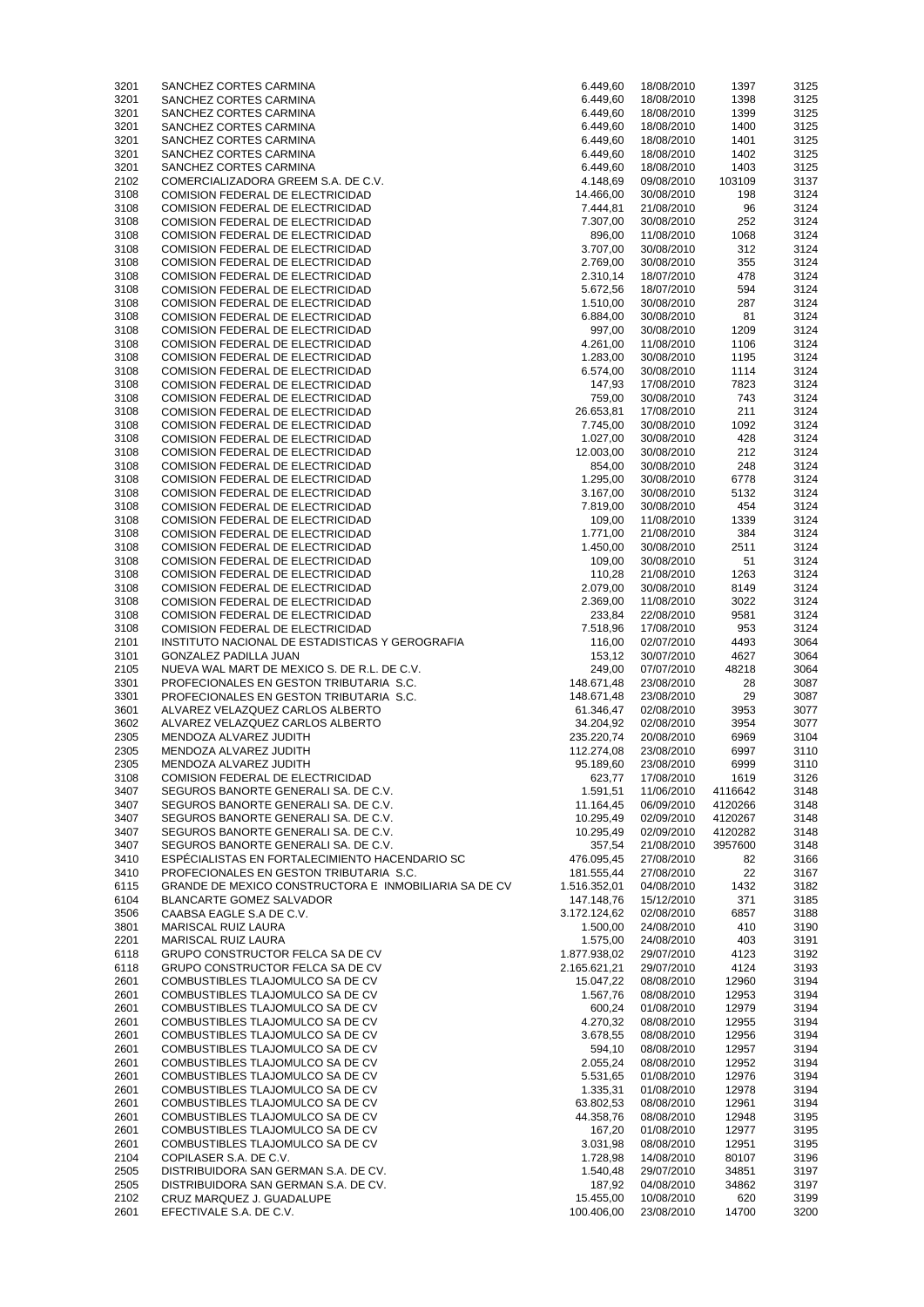| 5101         | GRUPO INDUSTRIAL JOME S.A. DE C.V.                                                         | 77.952,00               | 09/08/2010               | 10135          | 3202         |
|--------------|--------------------------------------------------------------------------------------------|-------------------------|--------------------------|----------------|--------------|
| 2104         | COPILASER S.A. DE C.V.                                                                     | 2.590,16                | 12/08/2010               | 80065          | 3203         |
| 2104<br>2104 | COPILASER S.A. DE C.V.<br>COPILASER S.A. DE C.V.                                           | 2.565,92<br>4.953,20    | 13/08/2010<br>12/08/2010 | 80087<br>80068 | 3203<br>3203 |
| 2104         | COPILASER S.A. DE C.V.                                                                     | 5.879,81                | 12/08/2010               | 80069          | 3203         |
| 2303         | FIGUEROA ARREOLA JULIO CESAR                                                               | 14.313,82               | 13/08/2010               | 10748          | 3204         |
| 2303         | FIGUEROA ARREOLA JULIO CESAR                                                               | 125.697,60              | 13/08/2010               | 10749          | 3204         |
| 2303         | FIGUEROA ARREOLA JULIO CESAR                                                               | 13.920,00               | 10/08/2010               | 10734          | 3204         |
| 2403         | PROVEEDOR DE INSUMOS PARA LA CONSTRUCCION S.A. DE C.V.                                     | 22.315,50               | 13/08/2010               | 44420          | 3205         |
| 2403         | PROVEEDOR DE INSUMOS PARA LA CONSTRUCCION S.A. DE C.V.                                     | 2.122,80                | 12/08/2010               | 44398          | 3205         |
| 2403<br>3503 | PROVEEDOR DE INSUMOS PARA LA CONSTRUCCION S.A. DE C.V.<br>SANCHEZ MAGAÑA ARTURO ISMAEL     | 7.631,41<br>5.208,40    | 09/08/2010<br>06/08/2010 | 44342<br>7385  | 3205<br>3206 |
| 2303         | SANCHEZ MAGAÑA ARTURO ISMAEL                                                               | 4.375,75                | 09/08/2010               | 7398           | 3207         |
| 2303         | SANCHEZ MAGAÑA ARTURO ISMAEL                                                               | 6.347,10                | 09/08/2010               | 7399           | 3207         |
| 2303         | SANCHEZ MAGAÑA ARTURO ISMAEL                                                               | 1.462,76                | 09/08/2010               | 7400           | 3207         |
| 2303         | SANCHEZ MAGAÑA ARTURO ISMAEL                                                               | 3.170,86                | 10/08/2010               | 7405           | 3207         |
| 2303         | SANCHEZ MAGAÑA ARTURO ISMAEL                                                               | 7.501,61                | 10/08/2010               | 7406           | 3207         |
| 2303         | SANCHEZ MAGAÑA ARTURO ISMAEL                                                               | 4.083,20                | 10/08/2010               | 7407           | 3207         |
| 2402<br>2105 | TPP DE GUADALAJARA, S.A. DE C.V.<br>VELAZQUEZ OBREGON ALVARO                               | 7.784,12<br>1.225,77    | 13/07/2010<br>05/08/2010 | 15857<br>4280  | 3208<br>3209 |
| 2403         | RAMON GONZALEZ MARIA TERESA                                                                | 1.400,00                | 09/08/2010               | 23004          | 3210         |
| 2503         | PANTOJA AGRICOLA S.A. DE C.V.                                                              | 3.240,00                | 10/08/2010               | 8541           | 3211         |
| 2503         | PANTOJA AGRICOLA S.A. DE C.V.                                                              | 6.850,00                | 10/08/2010               | 8542           | 3211         |
| 3505         | VAZQUEZ RODRIGUEZ FRANCISCO                                                                | 7.306,26                | 16/03/2010               | 485            | 630          |
| 3301         | PADILLA SANCHEZ JOSE MANUEL                                                                | 17.400,00               | 16/08/2010               | $\overline{7}$ | 3106         |
| 2404         | MARTINEZ HERNANDEZ RAMON                                                                   | 20.936,84               | 29/07/2010               | 2651           | 3080         |
| 4204         | MAKARA SA DE CV                                                                            | 58.326,73               | 05/08/2010               | 3318<br>3319   | 3164<br>3164 |
| 4204<br>3103 | <b>MAKARA SA DE CV</b><br>AXTEL, S.A.B. DE C.V.                                            | 31.744,73<br>16.313,57  | 06/08/2010<br>30/08/2010 | 4681           | 3201         |
| 3111         | I.P.S. IMAGEN POR SISTEMAS SA DE CV                                                        | 46.400,00               | 23/08/2010               | 4              | 3100         |
| 3103         | TELEFONOS DE MEXICO S.A. B. DE C.V.                                                        | 112.539,38              | 01/08/2010               | 640789         | 3183         |
| 3107         | AVANTEL INFRAESTRUCTURA S. DE R.L. DE C.V.                                                 | 24.186,00               | 30/08/2010               | 2710           | 3187         |
| 2601         | COMBUSTIBLES TLAJOMULCO SA DE CV                                                           | 34.186,44               | 18/07/2010               | 12660          | 2970         |
| 2601         | COMBUSTIBLES TLAJOMULCO SA DE CV                                                           | 993,27                  | 18/07/2010               | 12671          | 2970         |
| 2601         | COMBUSTIBLES TLAJOMULCO SA DE CV                                                           | 1.680,62                | 18/07/2010               | 12662          | 2970         |
| 2601         | COMBUSTIBLES TLAJOMULCO SA DE CV                                                           | 55.973,46<br>15.500,00  | 18/07/2010               | 12663          | 2970         |
| 2601<br>2601 | COMBUSTIBLES TLAJOMULCO SA DE CV<br>COMBUSTIBLES TLAJOMULCO SA DE CV                       | 8.245,89                | 18/07/2010<br>18/07/2010 | 12672<br>12670 | 2970<br>2970 |
| 2601         | COMBUSTIBLES TLAJOMULCO SA DE CV                                                           | 2.277,29                | 18/07/2010               | 12661          | 2970         |
| 2601         | COMBUSTIBLES TLAJOMULCO SA DE CV                                                           | 2.644,15                | 18/07/2010               | 12673          | 2970         |
| 3108         | COMISION FEDERAL DE ELECTRICIDAD                                                           | 4.245,00                | 10/08/2010               | 4071           | 2974         |
|              | <b>COMISION FEDERAL DE ELECTRICIDAD</b>                                                    | 1.161.134,00            | 19/08/2010 VARIAS        |                |              |
| 3108         |                                                                                            |                         |                          |                | 2975         |
| 3108         | <b>COMISION FEDERAL DE ELECTRICIDAD</b>                                                    | 1.725.311,00            | 19/08/2010 VARIAS        |                | 2976         |
| 3108         | <b>COMISION FEDERAL DE ELECTRICIDAD</b>                                                    | 439.815,00              | 19/08/2010 VARIAS        |                | 2977         |
| 3108         | <b>COMISION FEDERAL DE ELECTRICIDAD</b>                                                    | 1.121.318,00            | 19/08/2010 VARIAS        |                | 2978         |
| 3207         | SERVICIOS DE CARGA TRANSCAR SA DE CV<br>CALZADO DEL TRABAJO S.A. DE C.V.                   | 155.150,00              | 25/08/2010<br>11/08/2010 | 74240          | 3165         |
| 2702<br>4204 | <b>MAKARA SA DE CV</b>                                                                     | 2.214,44<br>78.762,87   | 27/07/2010               | 13592<br>3314  | 3131<br>3082 |
| 4204         | MAKARA SA DE CV                                                                            | 69.690,37               | 27/07/2010               | 3315           | 3082         |
| 4204         | <b>MAKARA SA DE CV</b>                                                                     | 24.790,21               | 28/07/2010               | 3316           | 3082         |
| 3207         | SERVICIOS DE CARGA TRANSCAR SA DE CV                                                       | 155.150,00              | 20/08/2010               | 74151          | 3049         |
| 4103         | UNION GANADERA REGIONAL DE JALISCO                                                         | 12.000,00               | 29/07/2010               | 1891567        | 2900         |
| 3805         | ROMANO CAQUIA RICARDO ARIEL                                                                | 930,00                  | 02/08/2010               | 11810          | 2895         |
| 1505<br>3201 | EFECTIVALE S.A. DE C.V.<br>SANCHEZ CORTES CARMINA                                          | 807.219,05<br>11.600,00 | 05/08/2010<br>01/08/2010 | 14239<br>1389  | 2810<br>3215 |
| 3201         | SANCHEZ CORTES CARMINA                                                                     | 29.000,00               | 01/08/2010               | 1388           | 3215         |
| 3201         | SANCHEZ CORTES CARMINA                                                                     | 40.020,00               | 01/08/2010               | 1387           | 3215         |
| 2506         | URIBE RUVALCABA LEOPOLDO RAFAEL                                                            | 11.136,00               | 12/08/2010               | 17451          | 3198         |
| 5207         | ACTIVA ZONE SA DE CV                                                                       | 420.458,48              | 11/08/2010               | 66             | 3132         |
| 3801         | SURTIDORA ELECTROMECANICA INDUSTRIAL SA DE CV                                              | 255.142,00              | 25/08/2010               | 6279           | 3111         |
| 3207         | COMERCIALIZADORA FIRST ONE SA DE CV                                                        | 69.600,00               | 24/08/2010               | 2308           | 3101         |
| 3503<br>3503 | MENDOZA ALVAREZ JUDITH<br>MENDOZA ALVAREZ JUDITH                                           | 4.152,80<br>8.236,00    | 02/08/2010<br>02/08/2010 | 6898<br>6904   | 3089<br>3089 |
| 3503         | MENDOZA ALVAREZ JUDITH                                                                     | 13.699,60               | 21/07/2010               | 6859           | 3089         |
| 3503         | MENDOZA ALVAREZ JUDITH                                                                     | 3.016,00                | 21/07/2010               | 6861           | 3089         |
| 3503         | MENDOZA ALVAREZ JUDITH                                                                     | 7.975,00                | 02/08/2010               | 6897           | 3089         |
| 3503         | MENDOZA ALVAREZ JUDITH                                                                     | 10.440,00               | 02/08/2010               | 6906           | 3089         |
| 3101         | COMERCIALIZADORA DE CARTON Y DISEÑO SA DE CV                                               | 151,36                  | 29/06/2010               | 22424          | 3085         |
| 2504<br>3504 | FARMACIAS GUADALAJARA S.A. DE C.V.<br>JIMENEZ RODRIGUEZ LUIS FERNANDO                      | 453,62<br>696,00        | 12/07/2010<br>09/06/2010 | 42<br>221      | 3085<br>3085 |
| 2110         | <b>GOBIERNO DE JALISCO</b>                                                                 | 530,28                  | 04/06/2010               | 3763369        | 3085         |
| 2201         | TU COMPRA PRACTICA S.A. DE C.V.                                                            | 273,88                  | 16/07/2010               | 3665           | 3085         |
| 2101         | TU COMPRA PRACTICA S.A. DE C.V.                                                            | 144,82                  | 16/07/2010               | 3666           | 3085         |
| 2101         | BARAJAS SANCHEZ LUCIA MAYELA                                                               | 315,00                  | 09/07/2010               | 6741           | 3085         |
| 3505         | GUTIERREZ TACALO OSCAR OMAR                                                                | 1.276,00                | 12/07/2010               | 63             | 3046         |
| 3505<br>3505 | GUTIERREZ TACALO OSCAR OMAR<br>GUTIERREZ TACALO OSCAR OMAR                                 | 2.436,00<br>812,00      | 26/07/2010<br>12/07/2010 | 68<br>59       | 3046<br>3046 |
| 3505         | GUTIERREZ TACALO OSCAR OMAR                                                                | 1.102,00                | 12/07/2010               | 61             | 3046         |
| 3505         | GUTIERREZ TACALO OSCAR OMAR                                                                | 3.016,00                | 12/07/2010               | 49             | 3046         |
| 3505         | GUTIERREZ TACALO OSCAR OMAR                                                                | 823,60                  | 12/07/2010               | 52             | 3046         |
| 3505         | GUTIERREZ TACALO OSCAR OMAR                                                                | 1.740,00                | 12/07/2010               | 48             | 3046         |
| 3505         | GUTIERREZ TACALO OSCAR OMAR                                                                | 1.624,00                | 26/07/2010               | 69             | 3046         |
| 2101<br>2201 | NUEVA WAL MART DE MEXICO S. DE R.L. DE C.V.<br>NUEVA WAL MART DE MEXICO S. DE R.L. DE C.V. | 136,57<br>211,82        | 16/06/2010<br>16/06/2010 | 3090<br>3090   | 2711<br>2711 |